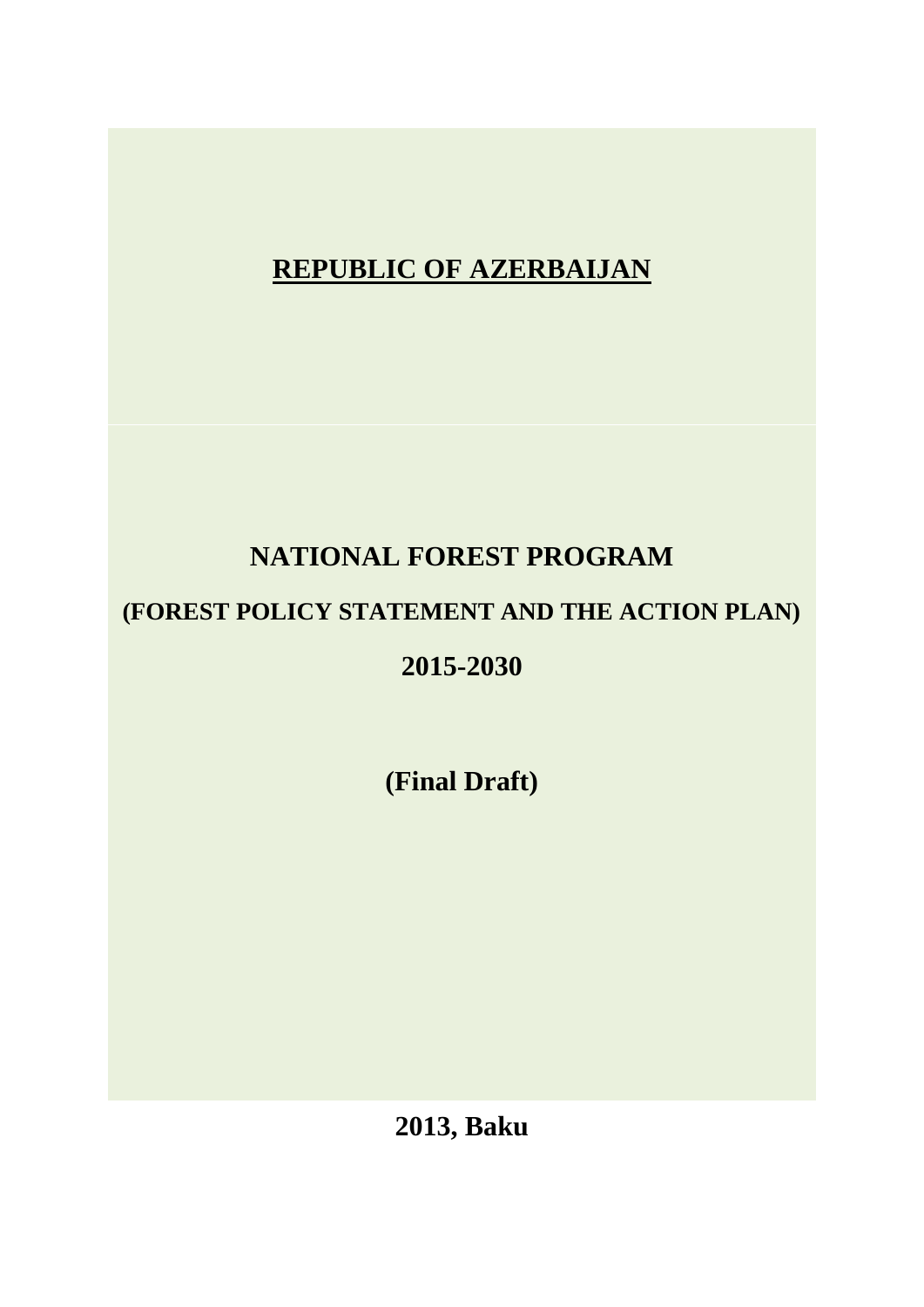#### <span id="page-1-0"></span>**PREFACE**

National Forestry Program (NFP) of Azerbaijan has been prepared for a 15 year period that covers the years from 2015 up to 2030. The preparation works started in 2012 and completed at the end of 2013. Apart from the state forestry service, it also refers a wide perspectives of different stakeholders including public institutions, academia, national and international expertise, NGOs on the management of country's forest resources.

The basic aims of the NFP are to promote sustainably meeting of the public expectations from the country's forests in a the long term, provide means to harmonize the forest management policies into the government policy instruments and rapid structural changes and, to identify the challenges and means for development of institutional and legal framework for national forest management.

The document of the Azerbaijan NFP is a product of collective efforts of the staff of the MENR and particularly Forest Department, many other national public institutions, academic society, representatives of NGOs and local communities and FAO specialists on NFP. In this regard, the technical and financial contribution of the two year FAO-financed TCP project (TCP/AZE/3303) is very much appreciated.

I hope that the Azerbaijan National Forestry Program will provide with clear and coherent recognition of the forestry challenges and disputes in our country and thus, to ensure the forestry sector as well as all the other stakeholders including public bodies, non-governmental organizations, private sector etc. to develop appropriate policies, strategic objectives and applicable actions in its life cycle and beyond.

<span id="page-1-1"></span>I would like to thank to all the institutions, representatives and individuals who took part and provided with valuable information in any stage of the NFP for their time, efforts and their contribution.

Minister of Ecology and Natural Resources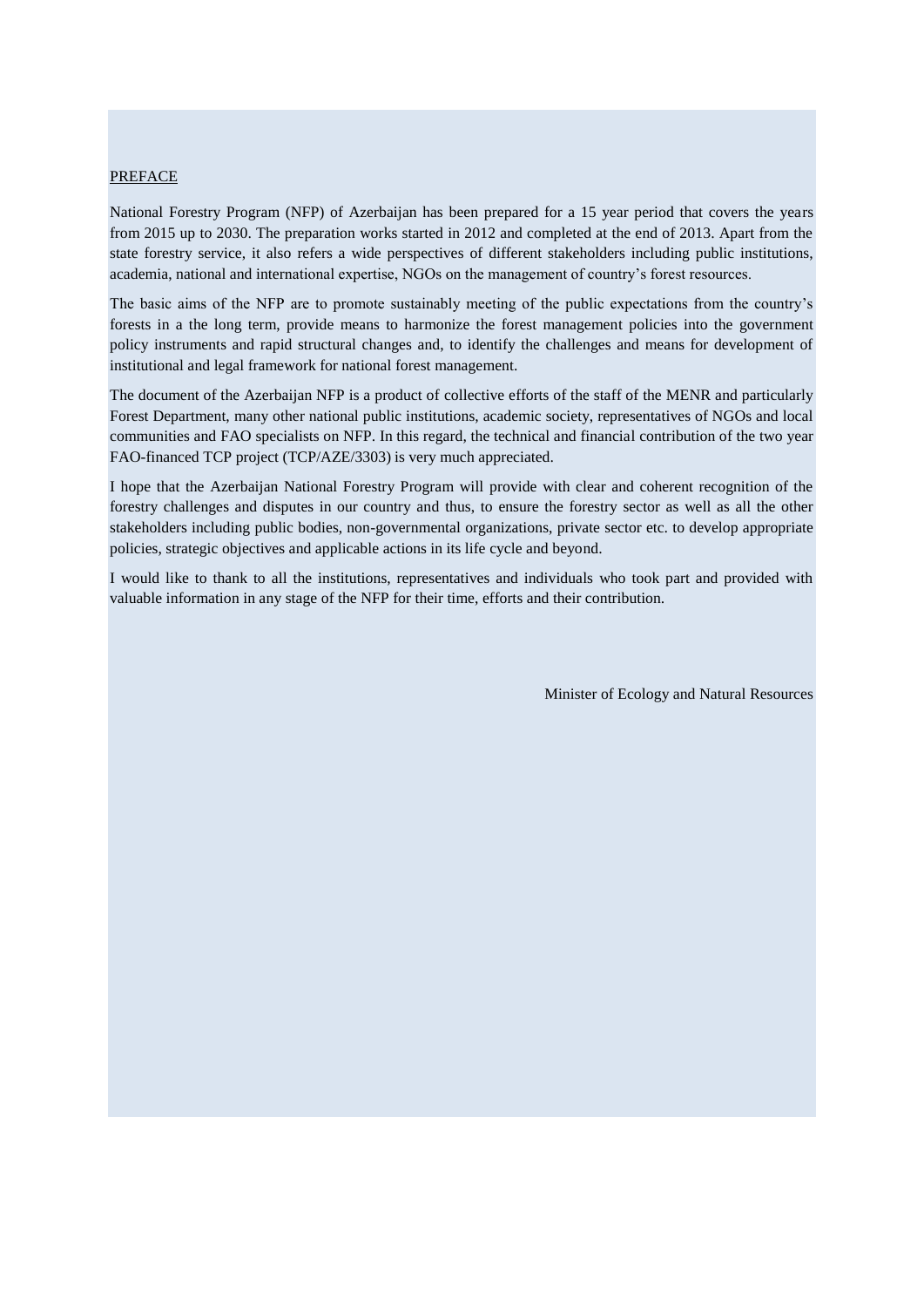## **CONTENTS**

<span id="page-2-0"></span>

| 2.1. Forest and tree resources and their ecological, economic and social roles in the sustainable development |     |
|---------------------------------------------------------------------------------------------------------------|-----|
| of the country                                                                                                | 81  |
| 2.2. Stakeholders of forestry sector                                                                          | 29  |
| 2.3. Forestry institutions and financing                                                                      | 93  |
| 2.4. Legal framework<br>3. MAJOR CHALLENGES AND DEVELOPMENT NEEDS FOR AZERBAIJAN FORESTS AND                  | 104 |
|                                                                                                               |     |
| 3.1. Development of policy and legislation frameworks, strengthening institutional structures and capacities  |     |
| 3.2. Strengthening public awareness and stakeholders' participation for sustainable forest management17       |     |
|                                                                                                               |     |
| 3.5. Prevention of illegal logging and other destructive interventions, strengthening protection and          |     |
|                                                                                                               |     |
|                                                                                                               |     |
| 3.7. Strengthening sustainable use and utilization of forests, with special focus on securing environmental   |     |
| and protective functions as well as for meeting needs and demands of the society and local communities for    |     |
|                                                                                                               |     |
|                                                                                                               |     |
|                                                                                                               |     |
| 4.1. National Forest Policy                                                                                   |     |
|                                                                                                               |     |
| 6                                                                                                             |     |
| 4.1.1Priority Objectives of the National Forest Policy of                                                     |     |
|                                                                                                               |     |
| 6                                                                                                             |     |
| 4.1.2. Strategies (Directions for actions) for achievement of the priority objectives                         | 27  |
|                                                                                                               |     |
| 5. MAIN PRINCIPLES AND RECOMMENDATIONS FOR IMPLEMENTATION OF NATIONAL                                         |     |
|                                                                                                               |     |
|                                                                                                               |     |
|                                                                                                               |     |
|                                                                                                               |     |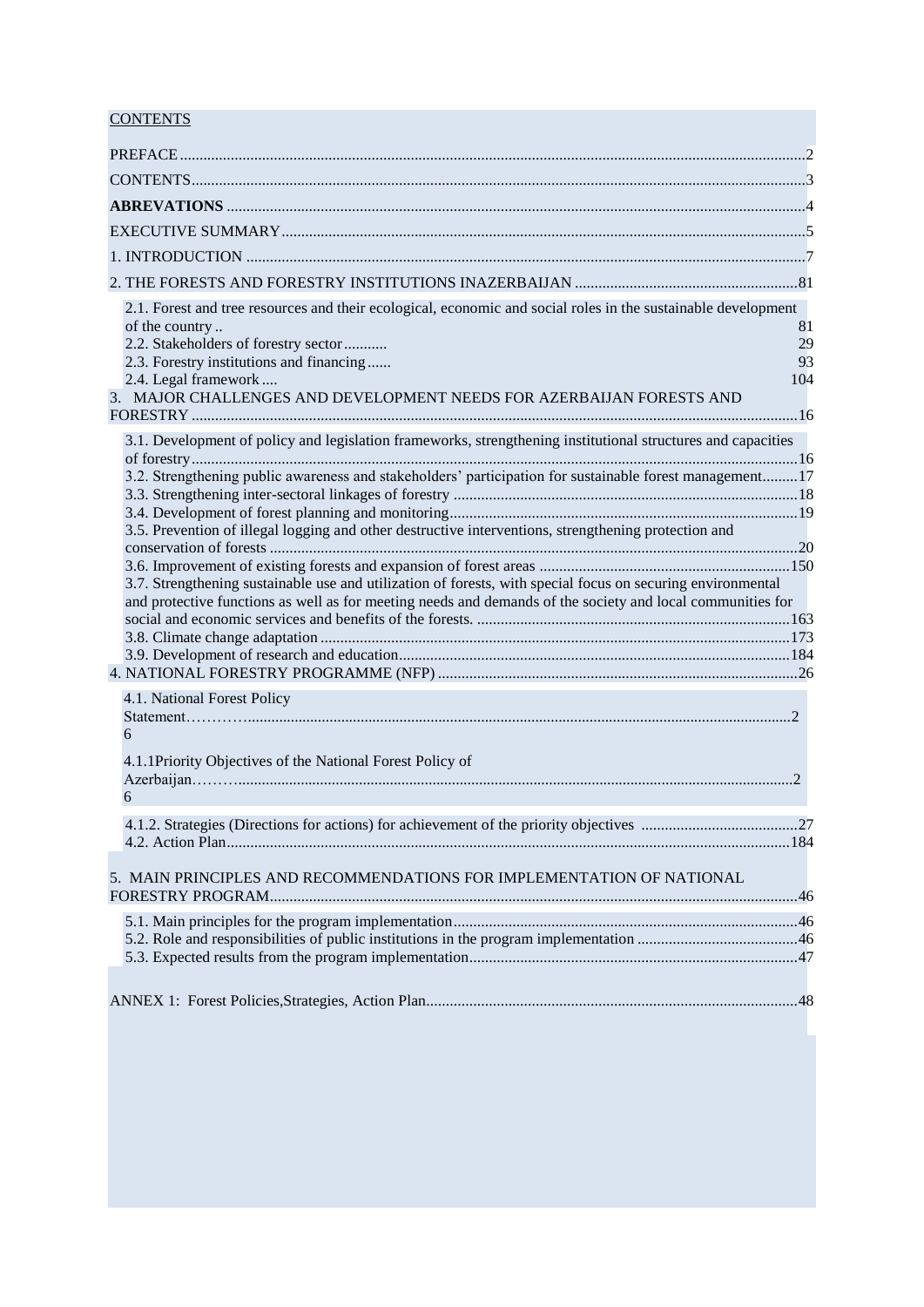#### **ABREVIATIONS**

| <b>MENR</b>      | : Ministry of Ecology and Natural Resources, Azerbaijan Republic                        |
|------------------|-----------------------------------------------------------------------------------------|
| <b>FDD</b>       | : Forestry Development Department of MENR                                               |
| <b>NGOs</b>      | : Non-governmental organizations                                                        |
| <b>FAO</b>       | : Food and Agriculture Organization of the United Nations                               |
| <b>SPPRSD</b>    | : State Programme on Poverty Reduction and Sustainable Development in the Republic of   |
|                  | Azerbaijan for 2008-2015                                                                |
| <b>SFM</b>       | : Sustainable forest management                                                         |
| <b>NWFPs</b>     | : Non wood forest products                                                              |
| <b>ENPI FLEG</b> | : A EU financed Program on Forest Law Enforcement and Governance, Policy Improvement in |
|                  | European Neighbourhood Countries and Russia                                             |
| <b>NFP</b>       | : National Forest Program                                                               |
| <b>CITES</b>     | : Convention on International Trade in Endangered Species of Wild Fauna and Flora       |
|                  |                                                                                         |
|                  |                                                                                         |

#### EXECUTIVE SUMMARY

<span id="page-3-0"></span>The government of Azerbaijan wishes to conserve and improve country's forest resources and strengthen the functions of forests with an increased importance over the country. The state forestry service seeks to ways on how the national forest management practices to harmonize easily and adaptable with the global forestry agenda towards the efforts for sustainable development of the country. For this purpose, the national forestry program of Azerbaijan was intended to be formulated in order to cope with the local, national and global demands into comprehensive sustainable land use programs, poverty reduction and the economic development strategies.

Degradation of forest resources and deforestation, insufficient meeting the needs and demands of the society for environmental, social and economic goods and services, inadequate stakeholders' participation and intersectoral collaboration in forestry practices are the main challenges of the Azerbaijan forestry.

Due to the worldwide expertise of FAO and its international status in development of best approaches for sustainable use of natural resources and forests, the Government of Azerbaijan provided with technical assistance for the preparation of the National Forestry Programme (NFP) through the project, "*Support to Development of National Forestry Program and Forestry Legislation" (*TCP/AZE/3303) implemented in 2012- 2013.

Apart from the comprehensive discussions and a number of assessments made of the national forestry situation in country level, local level assessments in several regions (rayons) were also carried out in order to identify the needs and expectations of the local people as well as local institutions. Findings and outcomes of the local assessment studies are also used as significant input for identifying the NFP objectives and its action program.

To develop institutional capacities and mechanisms on forest management with a particular attention to the demands and future needs that contribute the overall sustainable development of the country; to ensure the forestry sector renew appropriate policies and strategies for the implementation of concrete actions on the ground for the effective protection and sustainable management of the country's forests; encourage all related stakeholders in cooperation and participation on all forest management practices; to contribute to the improvement of adaptation and linkages between forestry and other sectors; to strengthen the support for the rehabilitation and multi-functional uses forest resources management including improvement the life standards of the forest-dependent rural population and; to contribute to strengthening financial support, national and international, to the forestry activities are the major priority objectives of the National Forestry Programme of Azerbaijan.

As the first Azerbaijan's NFP, it was prepared by wide range of activities from the beginning up to end. Those include country-wide baseline surveys, training of the staff and other interested bodies on specific aspects of forest management, assessment of forestry situation in central and field levels. In this content, several workshops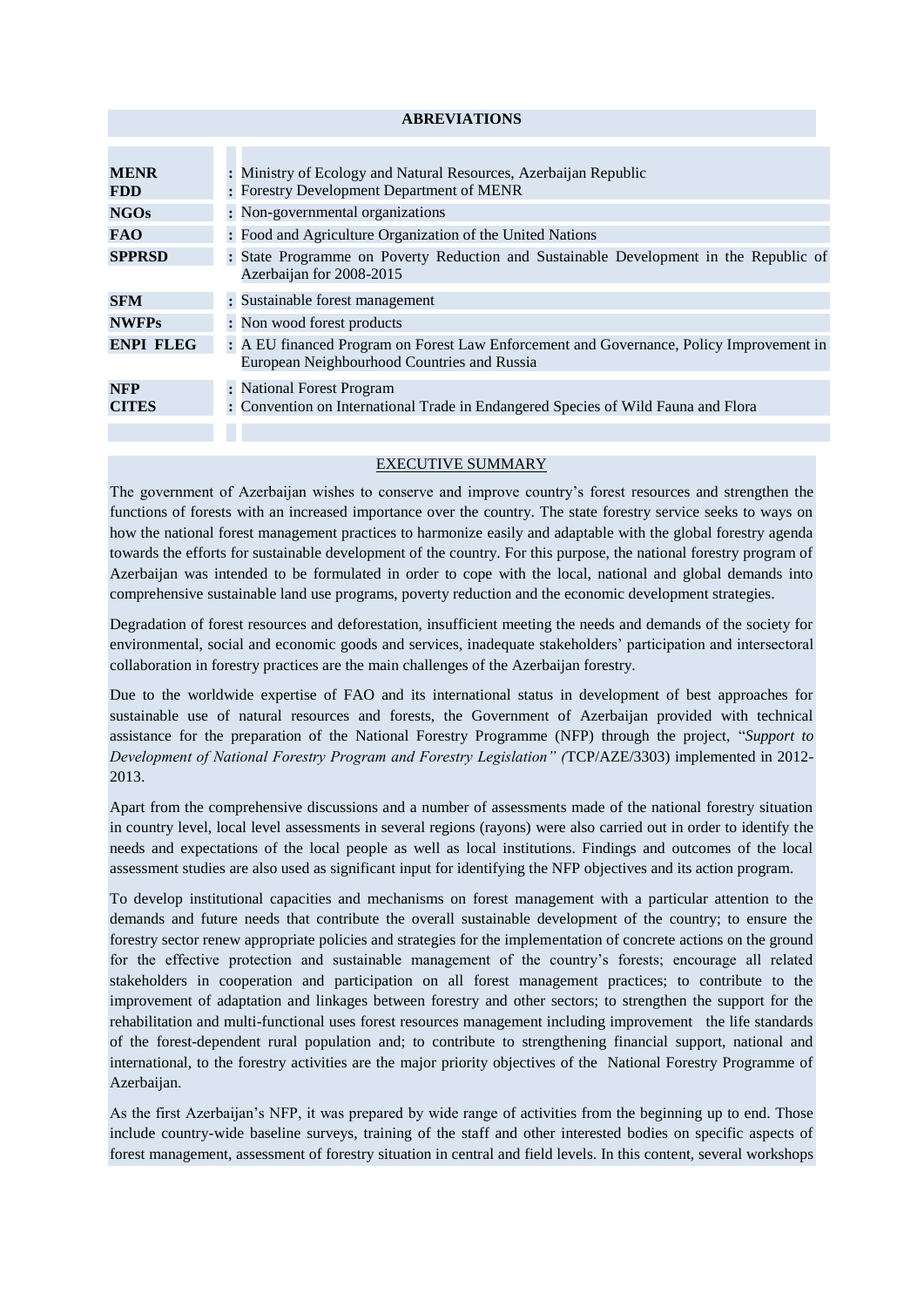and seminars were organized in a wide range of participation manner; reports of the national and international specialists as well as the views of all related stakeholders were intensively used in the preparation phases.

The NFP of Azerbaijan is strongly reiterates that development of Azerbaijan forestry requires vast participation of the related agencies and stakeholders, a comprehensive analysis and assessment of the current forestry situation, improvement of the national forest policies and strategies, an action plan for priority areas, strengthening institutional capacities and regulatory framework and finance mechanisms for their effective implementations.

The NFP also addresses a comprehensive and coherent forest-sector development within the overall context of sustainable development in connection with the other sectors of the national economy by taking into account improving environment and biodiversity conservation, climatic change adaptation and securing the interests and rights of the people while contributing to rural development and poverty alleviation.

The forestry challenges at all levels in Azerbaijan were widely discussed and identified in a number of workshops, assessments and reported by the forestry related institutions as well as different stakeholders. The problems were identified firstly and then the policy objectives and appropriate strategic priorities were elaborated.

The internationally approved sustainable forest management criteria and the general principles of the NFP were taken into account during the formulation of the NFP policy statement and strategies.

*The national forest policy statements and strategic priorities for achieving policy objectives are the basic tools of the national forest program. Policy statements and strategic priority issues were categorized under nine major forestry challenges and then several policy objectives under each challenge and the appropriate strategic priorities which capture all forestry related challenges and problem solving means.*

*Priority issues identified by the related stakeholders during the assessment stages were transformed into a policy statement, action program and elaborated accordingly.*

Plan of action for implementation (actions, expected results, indicators, resources, implementation period, and main responsible agencies), taking into account the priority of the actions, capacities for financing, implementation and steering are also elaborated and an action plan for 2014-2020 was prepared.

The Action plan needs to be implemented in a participatory way, defining roles and responsibilities of different stakeholders (including those of other sectors) and identifying investment estimates.

Monitoring system which should accompany the action plan was also discussed. However, the identification and decision on the appropriate and acceptable monitoring tools and mechanisms remained the consideration of the Ministry of Ecology and Natural Resources.

In order to the timely implement of the action program, the financing strategy should be developed in close collaboration with the financial sector.

## 1. INTRODUCTION

<span id="page-4-0"></span>Azerbaijan is the largest country in the [Caucasus](http://en.wikipedia.org/wiki/Caucasus) region bounded by [Caspian Sea](http://en.wikipedia.org/wiki/Caspian_Sea) to the east, [Russia](http://en.wikipedia.org/wiki/Russia) to the north, [Georgia](http://en.wikipedia.org/wiki/Georgia_(country)) to the northwest, [Armenia](http://en.wikipedia.org/wiki/Armenia) to the west, and [Iran](http://en.wikipedia.org/wiki/Iran) to the south while having a short borderline with [Turkey](http://en.wikipedia.org/wiki/Turkey) to the southwest. Azerbaijan, with its strategic geopolitical location, is located at the crossroads of several civilizations over the centuries. Due to its diverse climate, the country is home to rich and diverse [fauna](http://en.wikipedia.org/wiki/Fauna_of_Azerbaijan) and [flora.](http://en.wikipedia.org/wiki/Flora_of_Azerbaijan)

Azerbaijan is also home to a vast variety of landscapes. Over half of Azerbaijan's land mass consists of mountain ridges and plateaus which rise up to 400–2200 meters. The rest of Azerbaijan's terrain consists of plains and lowlands. The Greater Caucasus protects the country from direct influences of cold air masses coming from the north. That leads to the formation of [subtropical climate](http://en.wikipedia.org/wiki/Subtropics) on most foothills and plains of the country.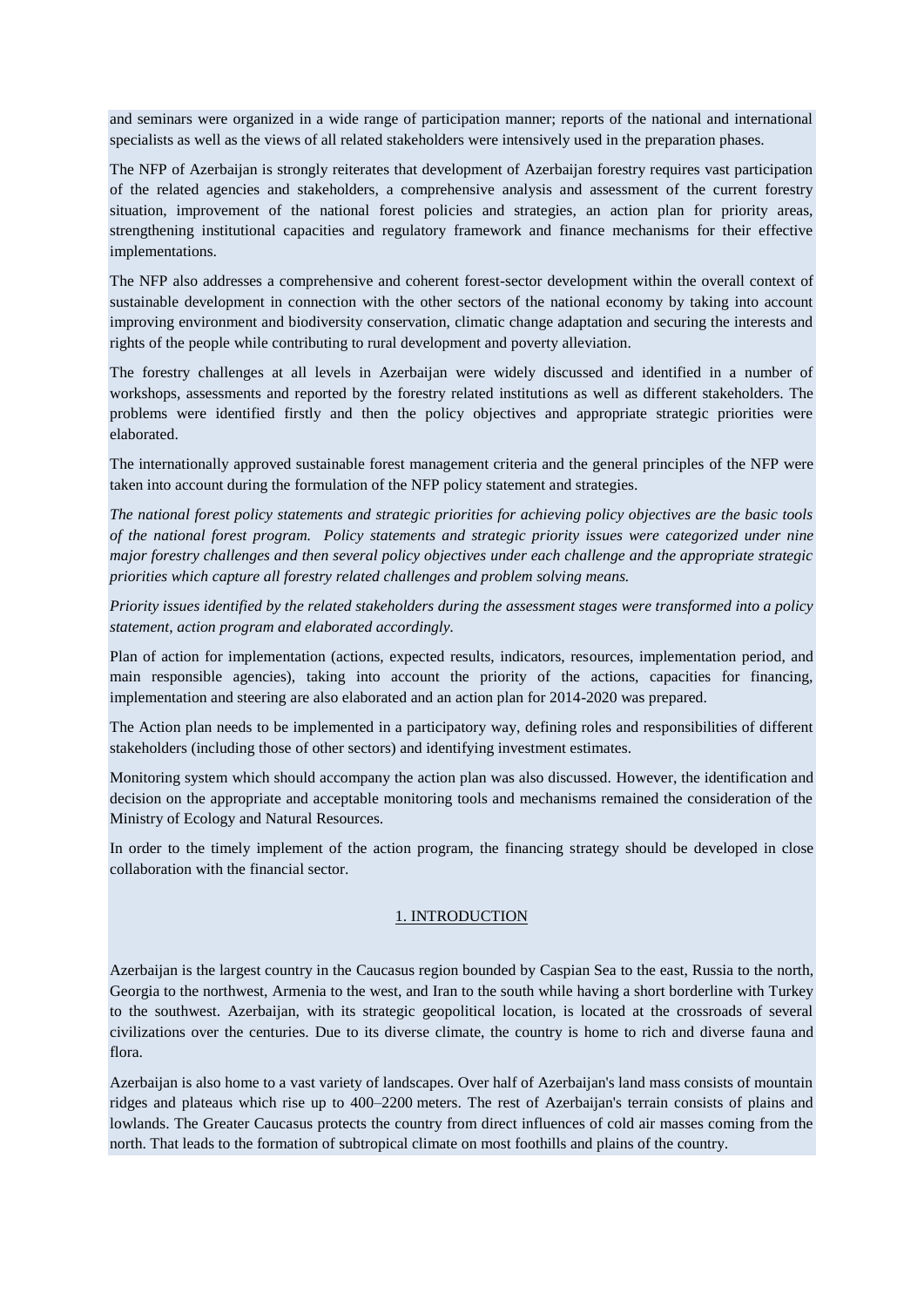The following major objectives are considered to be achieved by the Azerbaijan National Forestry Programme to;

- Contribute to the establishment of appropriate institutional capacities and mechanisms on the management of the forests by giving particular attention to the changes of demands and future needs that contribute the overall sustainable development of the country,
- Ensure the forestry sector improve and develop appropriate policies and strategies for the implementation of concrete actions on the ground for the effective protection and sustainable management of the country's forests,
- Encourage all related stakeholders to get close cooperation with the sector, pay more attention and actively participate with providing facilities on all forest management practices from the planning and implementation, supervision, monitoring up to evaluation stages,
- Contribute to the improvement of adaptation and linkages between forestry and other sectors,
- Contribute to strengthen the support for the rehabilitation of multiple use of forests by improving the multi-functional and participative forest resources management, and improvement of the life standards in the forest villages in or in the vicinity of the forests where poverty and dependency on the forests are the reality and,
- Contribute to strengthening financial support, national and international, to the forestry activities.

Despite the open-ended and country driven character of the NFP, the globally agreed principles are also taking into accounts for developing the program. Particularly;

- National sovereignty and country leadership,
- Consistency within and integration beyond the forest sector and,
- Participation and partnership.

At the same time, the seven criteria of the sustainable forest management which are globally agreed and being applied over the world, are significantly regarded as guiding tools and referred during the formulation of the policy objectives and strategic priorities of the NFP.

Apart from the comprehensive discussions and a number of assessments made of the national forestry situation in country level, local level assessments in several regions were also carried out in order to identify the needs and expectations of the local people as well as local institutions. Findings and outcomes of the local assessment studies are also used as significant input for identifying the NFP objectives and its action program.

Taking into account the experiences from other countries where the NFF has prepared and implemented and, information gained from the international practices as well as the related publications of the FAO the following processes were also maintained and tools-material used in the formulation of NFP;

**1. Data providing an in-depth analysis.** Assessment of the current situation through comprehensive analysis of the forestry sector of Azerbaijan, review and elaborate of the forestry sector, problems and opportunities, interrelations with other sectors, national and international reports, consultancies and interviews, workshops, seminars, at central and field levels,

**2. Assessments and elaborating of existing knowledge** to identify the policy objectives and strategies**.** Policy formulation and planning including strategic priorities and policy objectives and actions provided by forestry sector itself as well as by the other stakeholders for formulation of the NFP which includes;

- A national forest statement including the political commitment to sustainable forest development,
- Targets, strategies and priority objectives for the forest sector for SFM,
- Action plan for activities identified to be implemented in mid and long-term in all aspects of the national forestry agenda,

**3. Formulation of the NFP.** The National Forestry Program (NFP) of Azerbaijan was prepared in accordance with the results and findings of above assessments for a 15 year period (2015-2030),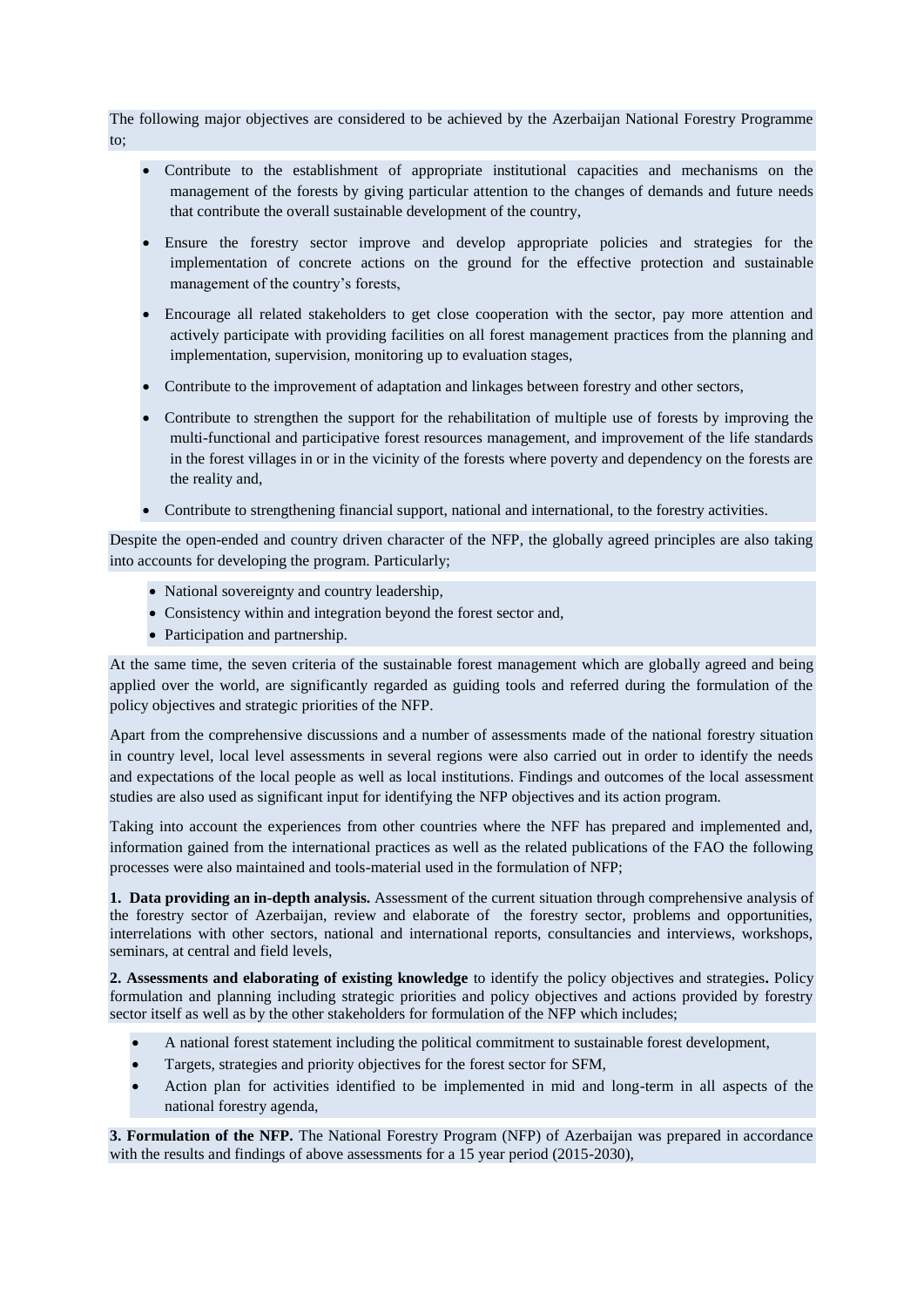**4. Government commitments for implementation.** The implementation of the action programs identified in the NFP is the basic commitments of national government. Those are including, facilitating the implementation, providing action plans, clear indications of priority actions, timing, investment estimates and actors involved etc., political, legal and institutional reforms, both within and outside the forest sector, information and knowledge management systems, national and international partnership arrangements and joint activities etc.,

**5. Monitoring and evaluation of the program,** including valuation of the forestry sector's contribution to the country's economy, to poverty reduction and to sustainable development in general and the impacts of the challenges and results of the targeted policy objectives and the actions in particular.

## *1.1 Physical environment and demographic conditions of the country*

Azerbaijan has a total area of 8.6 million hectares, of which an estimated 4.4 million ha (52 percent of total land area) is used for agricultural purposes. Only about 1.77 million ha (20 percent of total land area) is under cultivation, with another 2.3 million ha (26 percent) used as rangelands and grazing areas. The country's water systems are continually changing under the influence of natural forces and human introduced industrial activities. The [Kura](http://en.wikipedia.org/wiki/Kura_River) and [Aras](http://en.wikipedia.org/wiki/Aras_River) are the most popular rivers in Azerbaijan; they run through the [Kura-Aras Lowland](http://en.wikipedia.org/wiki/Kura-Aras_Lowland) and flow into the Caspian Sea.

There are 106 species of mammals, 97 species of fish, 363 species of birds, 10 species of amphibians and 52 species of reptiles which have been recorded and classified. Azerbaijan's flora consists of more than 4,500 species of [higher plants.](http://en.wikipedia.org/wiki/Higher_plants)

The total population in Azerbaijan is around 9.4 million, out of which 51.4% are urban and 48.6% are rural, is the most densely populated among the Southern Caucasian republics. Some 80% of the population is concentrated in valleys and low lands, where industrial centres are located, farming is more convenient and irrigation more developed, while around 20% live in mountainous and forested areas.

Azerbaijan is a middle-income country with a gross national income per capita of US\$ 3,660 in 2008, mainly due to its richness in mineral resources, basically oil and gas which contribute approximately 54% of GDP. Azerbaijan experienced impressive GDP growth in recent years coupled with very significant poverty reduction. However, agriculture remains a major pillar of Azerbaijan's economy, contributing substantially to its GDP providing significant employment in rural areas.

## *1.2 National development policies and strategies*

*The "State Program on Poverty Reduction and Sustainable Development in the Republic of Azerbaijan for 2008-2015" (SPPRSD) is the principal instrument for addressing the main development challenges of the government of Azerbaijan. The strategic objectives particularly diversification of the revenue sources for the population, improving the ecological situation and ensuring sustainable management of the environment and continuing institutional reforms and improving public administration of the SPPRSD address the development of forestry sector directly or indirectly.*

The Order of the President of the Azerbaijan Republic (№ 1152, 2003), establishes the "**National Program for Sustainable Socio-Economic Development in the Republic of Azerbaijan, 18 February 2003**"" on environmental matters. In this program, the "Forest Reserves" is mentioned saying that particularly the Republic of Azerbaijan includes sparsely wooded areas so that the national program offers a series of public measures such as the restoration and protection of forests, planting of new forests and sustainable management of forests etc.

The "**National Strategy and Action Plan on Protection of Biological Diversity** and **Sustainable Use**" was approved by Presidential Decree (No. 1368) in 2006. It aims to eradicate poverty, ensure regulation of environmental balance, achieve sustainable development and secure access of future generation to genetic resources through conservation and sustainable use of biodiversity (NBSAP 2006). It also focuses on sustainable management of natural resources and covers activities aiming conservation and sustainable use of forests and involvement of communities in forest management.

The **National Energy Action Plan/Azerbaijan** addresses the utilization of renewable energy sources and energy savings techniques and, enhance co-operation on environmental issues. The plan also mentions the implement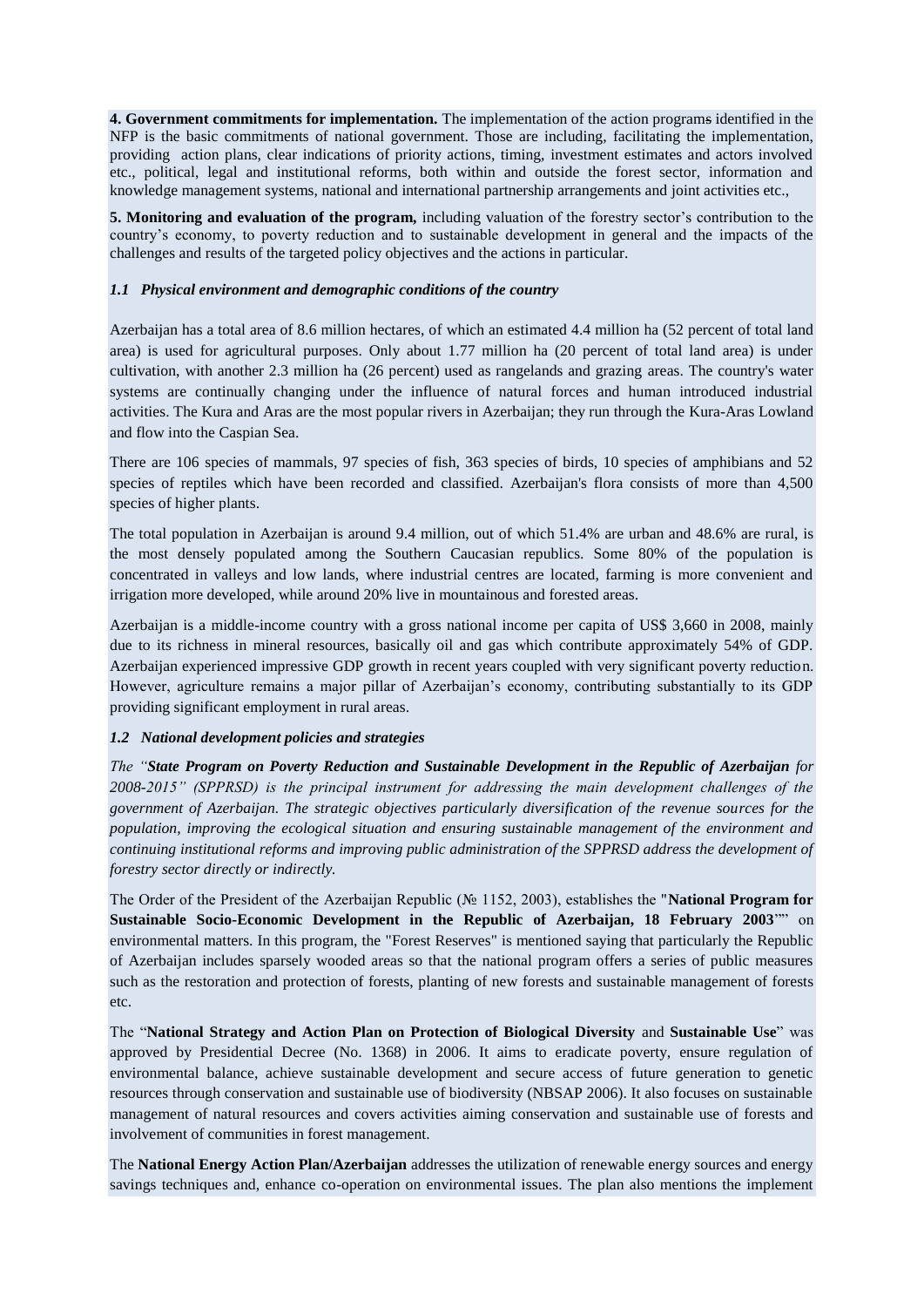provisions under the UN Framework Convention on Climate Change and the Kyoto Protocol which was ratified in 1995 and 2000 respectively by the Azerbaijan Government.

The **Law on Specially Protected Natural Areas (**2000) and the Law on the **Protection of Plants (**1996) determines the legal basis of the organization and preservation of protected natural areas and objects in Azerbaijan with responsibilities for the sanitary control and use of chemical, biological and other forms of plant protection.

The **Law on Wildlife**, 1999, defines the animal world, property rights over fauna and legal relationships between actors. It also describes issues of State inventory and monitoring, and economic and punitive regulations.

State **Program on Renewable and Alternative Sources of Energy (2004)** for 2008–2015 and Concrete Action Plan for 2010-2020 for alternative sources were approved in 2004. Activities including studies on potential alternative renewable energy sources and capacity building measures, were launched only in 2008– 2009.Nevertheless, this is an important milestone, considering that the energy sector is the main source of pollution and greenhouse gases in Azerbaijan. The Program expresses the intention to offer incentives for investments in renewable energy, although detailed incentives had not been elaborated.

In April 1997, **State Commission on Climate Change** was established by the President's Decree. The Ministry of Ecology and Natural Resources (MENR) has the responsibility for formulating and implementing environment policy, developing protection measures, monitoring, implementation of environmental legislation and imposing sanctions, and administering a pollution permit system. Climate change-related functions were subsequently added in recent years.

The **National Environmental Action Plan** was prepared in 1998, in which priority projects on environmental issues were identified and the development of a relevant legislative base to European standards including improved governance on environment protection and implementation of priority projects were elaborated.

The **National Programme on the Rehabilitation and Expansion of Forests** adopted in2003 and covered the period of 2003-2008. Through the Program 59,184 hectares of were restored, including tree-planting on 22,855 hectares and undertaking of climate change mitigation measures in the forestry sector.

## <span id="page-7-0"></span>2. THE FORESTS AND FORESTRY INSTITUTIONS IN AZERBAIJAN

## <span id="page-7-1"></span>*2.1 Forest and tree resources and their ecological, economic and social roles in the sustainable development of the country*

Forests are considered to be one of the most valuable natural resources of Azerbaijan that integrate soil, water, trees, bushes, vegetation, wildlife, and microorganisms which mutually affect each other from biological viewpoint in the course of development. In Azerbaijan, the total area assigned for forestry (state forest fund area) is about 1213,7 thousand ha of which .1021 thousand ha is currently covered by forest vegetation, corresponding 11.8% of the country area.

Azerbaijan is a low forest cover country where the existing forests are unevenly distributed that almost 85% of them are common in mountainous and hilly regions and 15% in the plains.

In accordance with the economic and ecological value, location and functions as well as in terms of protection viewpoint, the country's forest resources are rated as *first group forests*. They are divided into seven protective categories as such; Forest reserves, Resort forests, particularly valuable forest areas, Forest green areas in cities and other populated areas, Wild fruit forests, State protective forest belts and, other forests.

All forests of country are publicly owned and managed by the state in accordance with the provisions of the Forest Code and the Law on Environmental Protection. Azerbaijani forests assigned to the first group of forests. They are transferred to the permanent use of forestry enterprises for the intended purpose for the development of forestry.

Forestry Development Department under the Ministry of Ecology and Natural Resources (MENR) is the main government agency responsible for management of the forest lands and resources while the forests under the protected areas are managed by the Department of Biodiversity and Protected Natural Areas.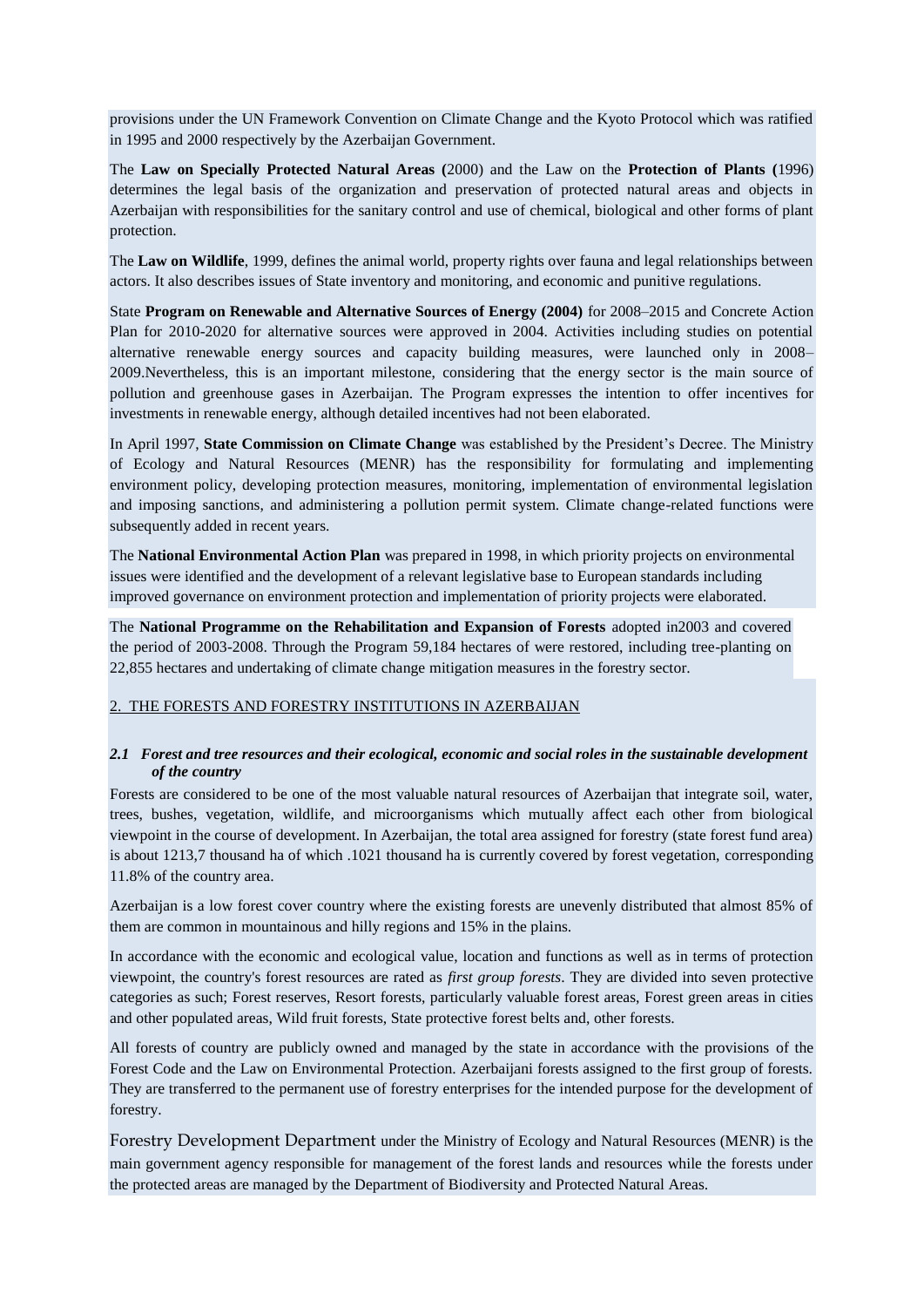State inventory of the forest fund is kept in order to organize management, conservation and protection, systematic monitoring of the quantitative and qualitative changes, providing reliable information on the forest resources of state authorities, local self-government, and the relevant physical and legal persons.

Within the principle of multi-purpose use of country's forest resources, several categories of protection in accordance with the value, location and the functions were performed. They are distributed as follows: waterconservation-69.2 thousands hectares, safety-636.9 thousand hectares, hygiene and health-102.8 thousand hectares and special purpose-54.8 thousand hectares.

Rules defined by the Law of Azerbaijan Republic "**On Land Reform**", forest and non-forest areas not covered with forest vegetation, for the purpose of their recovery, can be transferred to natural and legal persons on a contractual basis. Forest fund's land must be used mainly for maintenance and expansion (recovery, bookmark forests, etc.) of forestry. Forest fund's land is used by forest authorities and other state and non-state enterprises, institutions and organizations to which they have been assigned for the implementation of their statutory activities.

According to the Land Code the Forest fund's land is used for meeting industrial and other needs of enterprises, institutions and organizations, which in accordance with legislation harvesting wood and other forest materials or carrying out other work (construction of buildings and other structures, roads, carrying out electrical lines, etc.). Forest fund's land can be leased in order to restore forests in the manner prescribed by the Forest Code of the Azerbaijan Republic.

Another critical matter of the management and protection of the Azerbaijan's forest resources is the occupied forests in Nagorno-Karabakh region which is an important conflict between Azerbaijan and Armenia. According to the reports recently provided, some 261 thousands Ha of forest lands are still under occupation and being degraded and diminishing of biodiversity has reached a critical stage.

## <span id="page-8-0"></span>*2.2 Stakeholders of forestry sector*

Natural and legal persons and associations can participate in the management, protection and regeneration of forests in accordance with the legislation of the Azerbaijan Republic.

However, since all forest fund land is owned by the state in Azerbaijan, private forestry and the public participation in forest management is not the issue of the national forestry debate.

Powers of local authorities in the use, conservation and protection of forest fund and reproduction of forests are determined in accordance with the Constitution of the Republic of Azerbaijan and the relevant legislation of the Azerbaijan Republic. Transfer of the right of use of forest sites (land) is legalized by amending the agreement, the logging permit, the order or the ticket.

Trees and shrub vegetation located on land owned by private and legal persons belong to them by right of ownership, unless otherwise provided by legislation and may be disposed of.

The local governments should be able to own forest resources and manage them in order to introduce social programs for the construction of housing, providing low-income families with wood needed for heating and cooking. However, the shortage of gas and wood for heating is quite evident in rural areas.

## <span id="page-8-1"></span>*2.3 Forestry institutions and financing*

The country's forests are owned by the state, and perform water conservation, soil protection and climateregulating functions. Azerbaijani forests assigned to the first group of forests. They are transferred to the permanent use of forestry enterprises for the intended purposes.

The basic principle of forest management in Azerbaijan is a continuous use of forests. Management of forests is based on the exclusive state ownership right on the forest land and placed on them of the forests. Forest enterprises carry out the whole process of reproduction and use of forest resources.

Forest management is carried out in accordance with the Forest Code and the Law on Environmental Protection by the Ministry of Ecology and Natural Resources of Azerbaijan Republic (MENR). Some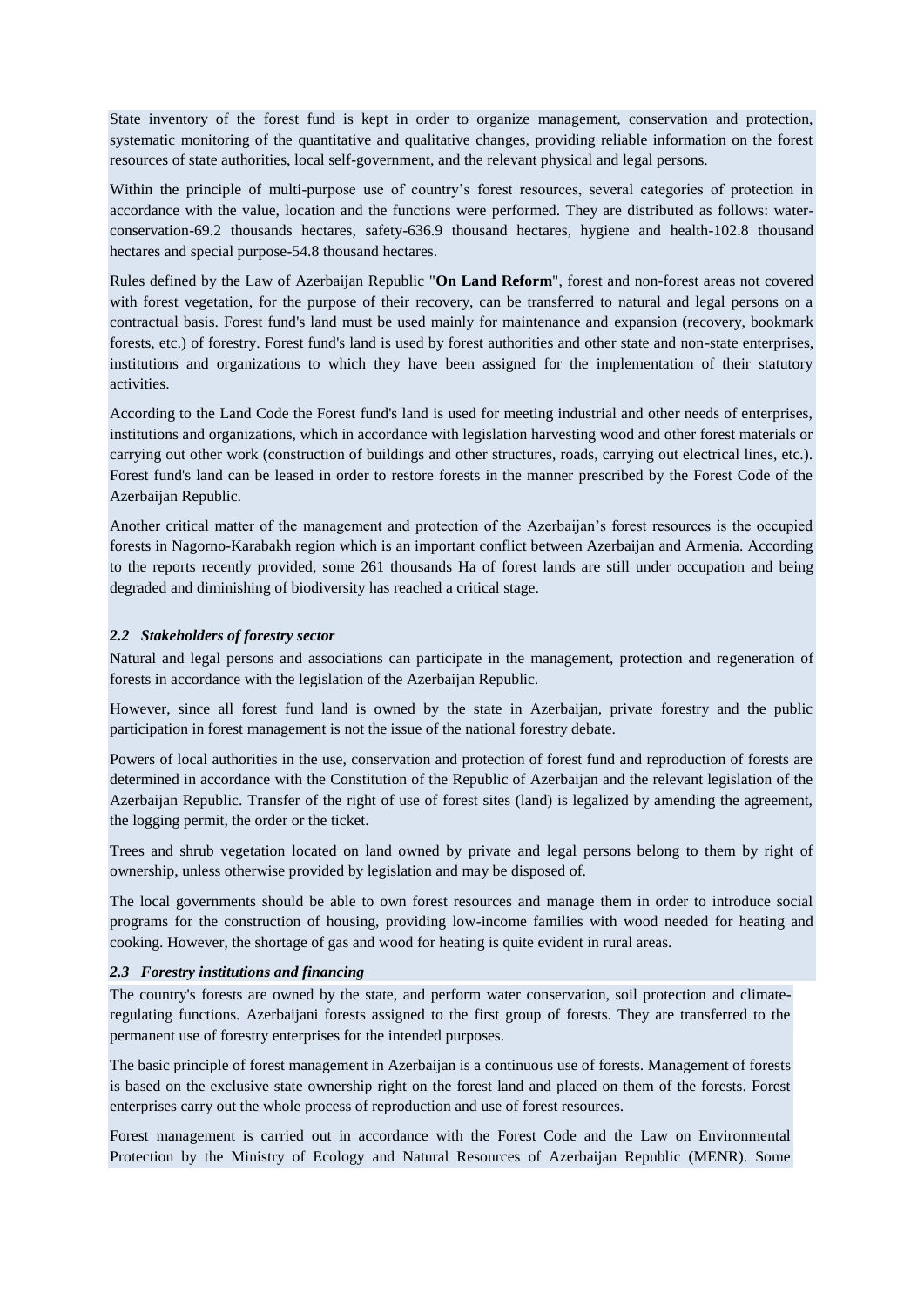adequate and effective measures for the conservation and restoration of forests throughout the country have been taken by the Ministry in recent years.

Forests of the State Forest Fund and former collective farm forests close to rural settlements have become a source of fuel wood. Republic of Azerbaijan intended to the revise the management of forest resources after independence.

Until the full nationalization of forests in the former Soviet Azerbaijan, forests located near the villages, historically were mainly community forest. After the introduction of the system of collective farms (kolkhoz) community forests were transferred to long-term and gratuitous use by those formations.

The Ministry of Ecology and Natural Resources (MENR) was established on 23 May 2001, with responsibility for formulating and implementing environment policy, developing environmental protection measures, screening projects for potential adverse environmental impacts and monitoring.

The forest policy of the country is managed by the Forestry Development Department, under the Ministry of Ecology and Natural Resources. The department takes care of the protection and preservation of forests, restoration and planting of forests, preparation of planting stocks, storage of forest trees and bushes, preservation of forests and other forestry actions, which includes the efficient and purposeful utilization of forest reserves and related spheres of agriculture. It also works on the improvement of the protection of forest soil, water preservation, a clean environment, sanitarian and hygienic actions, preservation of species of animals in the forests, ensuring biodiversity, the establishment of cultural, scientific and recreational complexes throughout nature, as well as the protection and expansion of the gene pool in the growth of forest seed.

The Forestry Department has five Divisions at the headquarters and, 33 forest protection and rehabilitation enterprises, 6 forest nurseries and 2 regional afforestation enterprises in the field level. The forest Research Institute is and associated unit of the Forestry Department. The work of Department is based on and guided by the Constitution of Azerbaijan Republic, the laws of Azerbaijan Republic and the international agreements to which Azerbaijan Republic is a party, the decrees and orders of the President of Azerbaijan Republic, The forest Code of Azerbaijan Republic, the decisions and orders of the Cabinet of Ministers of Azerbaijan Republic, the Statute, regulation, orders and instructions of the Ministry, and other normative legal acts in the field.

The financial support of department's activity is realized from the budget of Azerbaijan Republic as well as from other sources provided in the legislation.

There is only one research institution, Forestry Scientific-Research Institute under the MENR, dealing with forestry in Azerbaijan.

State Land and Mapping Committee was founded upon Decree of the President of the Republic of Azerbaijan in 2001. The Committee is the central executive power body implementing land cadastre, land monitoring, geodesy, topography, mapping, gravimetric, land reform, formation of fruitful use of land resources, restoration and increase of land productivity, regulation of land-citizen relations, setting territorial units, state control on geodesy and cartography.

The role of the State Land Committee in forest policy is making proposal within its own authority with regard to the determination of loses in agriculture and forestry and then it gives proposals to the Cabinet of Ministers of Azerbaijan Republic.

## <span id="page-9-0"></span>*2.4 Legal framework*

The **Forest Code** of the Azerbaijan Republic approved by the Law of the Azerbaijan Republic № 692-IQD dated 22 June 1997and afterwards Decree of the President of the Azerbaijan Republic № 693 of 30 March 1998 on the application of the Forest Code, approved by the Law of 30 December 1997 is the top legal framework for forestry. It sets out the legal basis for regulation of forest relations, management, conservation, protection and reproduction of forests, increase their environmental and resource potential on the territory of the Azerbaijan Republic.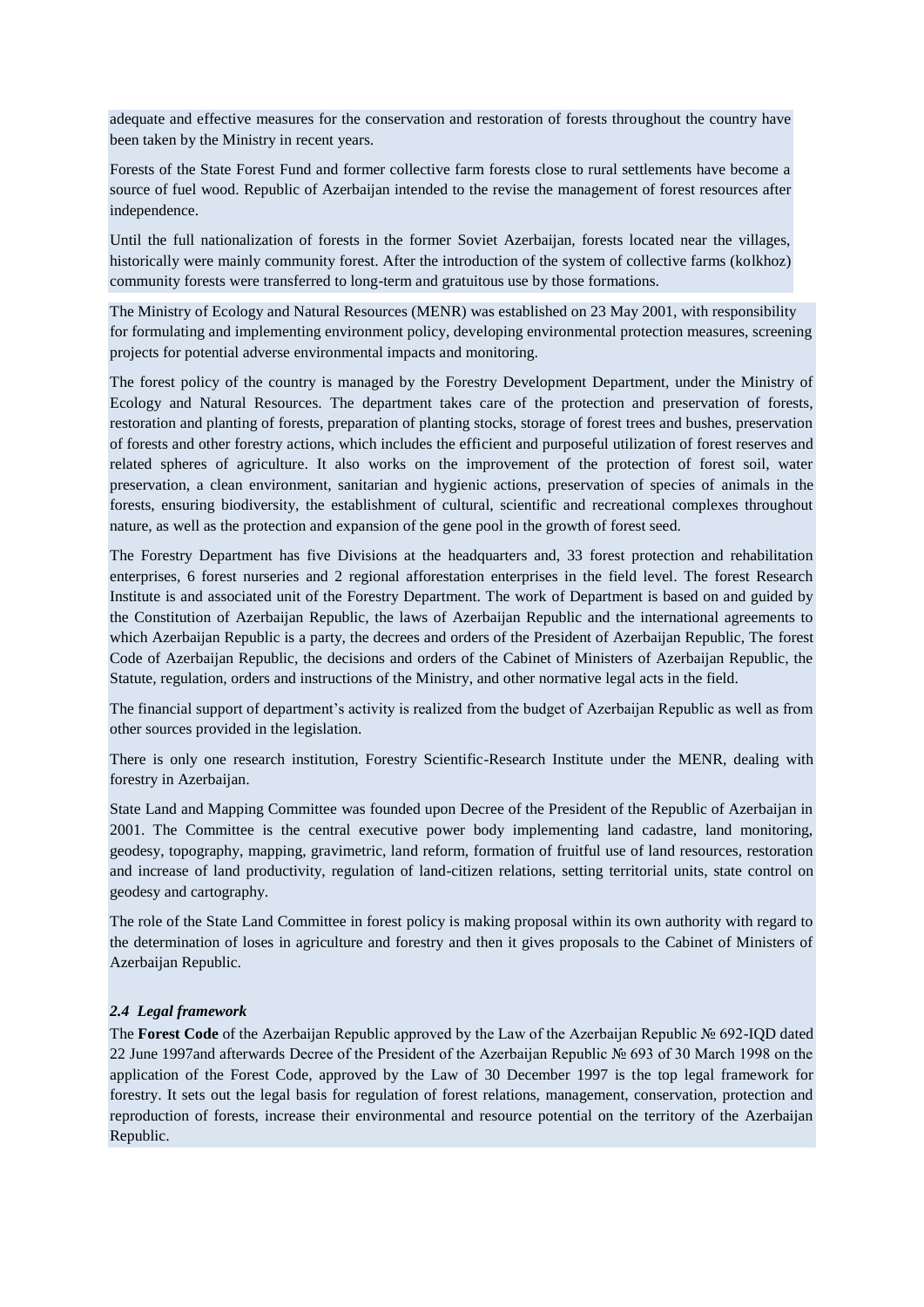State management in the field of use, conservation and protection of forest resources and forest reproduction is carried out by the relevant executive authority of the Azerbaijan Republic. This refers mainly to the Cabinet of Ministers and the Ministry of Ecology and Natural Resources.

All forests and forest lands not covered with forest vegetation (forest and non-forest land) form a forest fund of the Azerbaijan Republic

Non-forest lands include lands designated for forestry (land occupied with cuttings, roads, agricultural lands, and other lands), and other lands located within the boundaries of forest resources (land occupied by swamps, rock streams, and other inconvenient for land use).

Forest Fund of the Azerbaijan Republic consists of mountainous and lowland forests. In accordance with the economic and ecological value, location, and the performed functions the country's forest resources rated as the first group forests and in terms of protection they are divided into the following categories: Forest reserves, Resort forests, Particularly valuable forest areas, Forest green areas in cities and other populated areas, Wild fruit forests, State protective forest belts and Other forests.

Rules defined by the Law of Azerbaijan Republic "**On Land Reform**", forest and non-forest areas not covered with forest vegetation, for the purpose of their recovery, can be transferred to natural and legal persons on a contractual basis, under the conditions specified by the Forest Code, for a period of one to ten years.

Relationships in the use, protection and reproduction of forests, forest funds' land (forest relations) are regulated by the relevant rules of forest and land legislation of the Azerbaijan Republic.

The "**Forest Areas Leases for Short-Term** (up to one year) **Use Regulation**" was approved by the Resolution of the Cabinet of Ministers, № 230 in 1998. The regulation governs leases of forest land on a short-term basis. Individuals and legal entities regardless of ownership and legal form for the purchase of the above right must apply to the Ministry of Ecology. Rights of forest users during the use of forest fund are governed by the Forest Code.

Powers of local authorities in the use, conservation and protection of forest fund and reproduction of forests are determined in accordance with the Constitution of the Republic of Azerbaijan and the relevant legislation of the Azerbaijan Republic.

Forests and forest lands are not subject to privatization. Natural and legal persons are only the users of forests which can be granted with the right of use of forest fund. Persons found guilty of violating forest laws are subject to disciplinary, administrative, civil and criminal liability in accordance with the legislation of the Azerbaijan Republic.

People involved in administrative and criminal liability for unauthorized occupation of forest areas, are obliged to release these areas in a timely manner.

## <span id="page-10-0"></span>3. MAJOR CHALLENGES AND DEVELOPMENT NEEDS FOR AZERBAIJAN FORESTS AND **FORESTRY**

The main challenges of the Azerbaijan forestry were identified in the various national and international forestry related documents, consultations and the reports of forestry experts. Those include particularly; degradation of forest resources and deforestation; shortages in meeting the needs and demands of the society for goods and other socio-economic as well as the other environmental services of the forests; inadequate stakeholders' participation and inter-sectoral collaboration in the forest management practices.

Currently, various factors have a direct impact on the state of the forests in Azerbaijan. Occupation of part of the state forests fund; deteriorates phytosanitary condition of the forests. Practice of animals overgrazing of on the pastures and forest lands increases the soil erosion. These issues together with the unsustainable use of the forest resources have been identified as pressing problems in the management of forests in Azerbaijan.

Forest Inventory is an essential and integral component of forest management. In Azerbaijan, the current methods for forest inventory are based on the ground-surveys and aerial photo interpretation.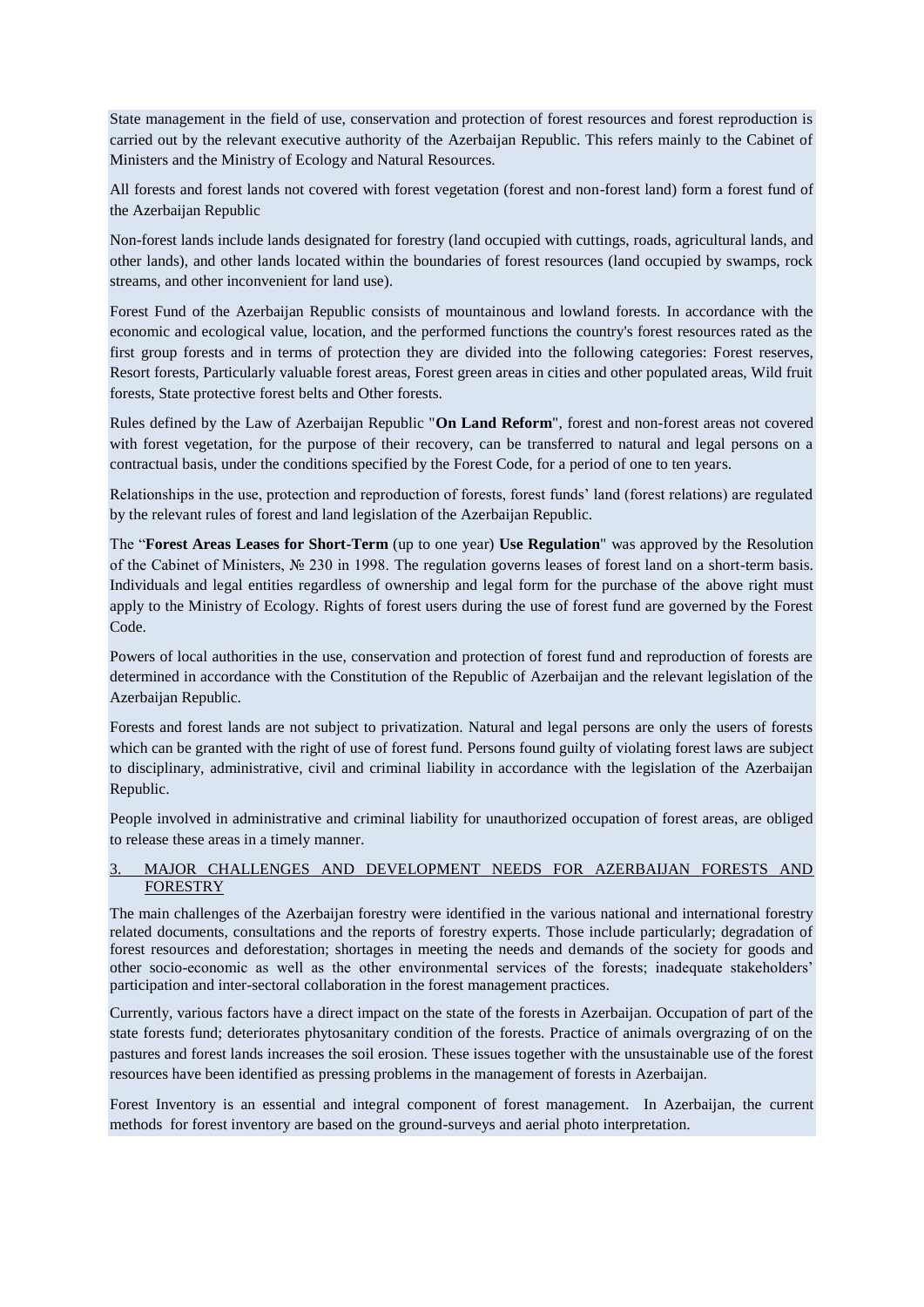Reforestation is one of the most important aspects of forestry. The size and speed of reforestation primarily determine the level of development and degree of intensity of forestry. Tree-planting work in the country started from the eighteenth century.

The challenges and the emerging development needs for Azerbaijan forestry was further elaborated at different levels and of different perspectives during NFP preparation stages. The following forestry related concerns were highlighted as the basic challenges of the national forestry agenda to be elaborated during the implementation of NFP and beyond:

## <span id="page-11-0"></span>*3.1 Development of policy and legislation frameworks, strengthening institutional structures and capacities of forestry*

Recently, the Ministry of Ecology and Natural Resources of Azerbaijan Republic (MENR), has taken some measures for the conservation and restoration of forests throughout the country. Due to the unrealistic and inadequate structure, the measures taken by the Ministry are not sufficiently addressed the current and future needs and could not met the expectations of the society. For instance, financial allocation is low, decentralization and empowerment of field units is slowly going on, forest lands and forest fund lands are not clearly identified and registered etc.

The responsibilities and authorities of the units, both in the central organization and in the field, which are directly and/or indirectly dealing with the forestry issues, are not clear so that the situation often creates conflicts among these units. Furthermore, effective cooperation among these units (e.g. FD, Department of Biodiversity and Protected areas, Ecology Inspection Divisions) is not good enough.

Institutional capacities in forestry need to be developed and improved including particularly forest inventories, finance and legal framework, forestry cadastre and management plans, monitoring and assessment of forests etc.

The volume of the maintenance and sanitary logging in the forests is planned on the basis of the annual allowable logging site established by forest management. For each type of logging, the planned volume of harvested timber (for firewood and construction) based on the allocated funding. Enterprises analogically procure and sale non-timber forest products.

It should be noted that attention of companies of forestry sector to the production of non-timber forest products in recent years has increased. Accordingly, a number of enterprises established pilot industrial plantations (hazelnuts, walnuts, chestnuts, sea buckthorn, etc.). Unfortunately, the equipment and material of companies engaged in forestry in the field of harvesting of non-timber forest products do not meet modern requirements.

In Azerbaijan, forest management is carried out by the Department of Forest Development in the Ministry of Ecology and Natural Resources while the protected areas and forest biodiversity issues are dealt with by the department of National Parks and Biodiversity Davison at the same Ministry.

Forestry development is based on the principles of sound system of measures to ensure the timely reproduction and rational use of forest resources conservation and protection of forests.

Other than the FD in the central organization, there are 36 forest companies, 6 nurseries and one 1 Research Institute of Forestry in the state forestry service in Azerbaijan. Recommendations on preparation of work regarding introduction is implemented by research institute of forestry. The Institute together with the Department of Forest Development introduces the recommendations to subordinate enterprises (forest enterprises and nurseries). All controls for the process of introduction to the production should accordingly be done by the sectors of the Forest Development Departments.

## <span id="page-11-1"></span>*3.2 Strengthening public awareness and stakeholders' participation for sustainable forest management*

In all cases, forest resources make a profound contribution to economic development of the state, regions, and local forest-dependent communities.

All forests in Azerbaijan are under the state property and perform particularly water conservation, soil protection, and climate-regulating functions.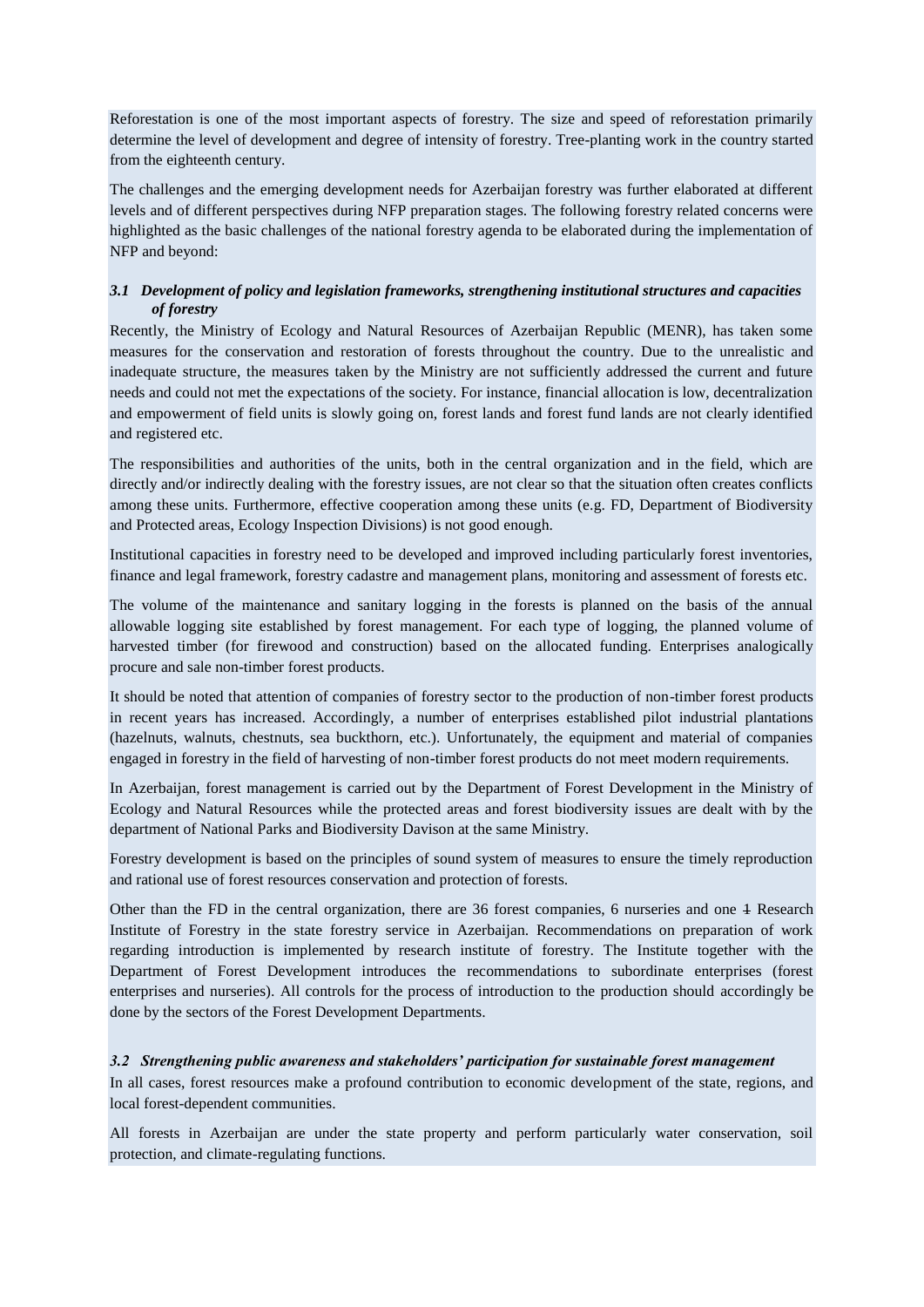Through generations forests used to be not only a source of living and recreation, but also respected with other many functions including protection of the environment.

According to studies and research conducted by respective state agencies as well as within internationallyfunded environmental projects, Azerbaijan forest management has an inadequate public awareness and stakeholders' participation both in national and also local levels in addition to the a number other critical problems.

Solution to these problems currently is a primary focus of the political leadership and international organizations. The "National Program on restoration and expansion of forests in the Azerbaijani Republic" has been adopted for the period 2003-2008 and contributed partially to the improvement of the situation At the same time awareness about forests and forestry matters was raised among the local executive authorities, municipalities, and local forest-dependent communities.

It is realized that the MENR as the key Ministry responsible for the forests across the nation must do more to explain the general public why forests are so important for the well-being of the country.

A communication strategy is strictly needed to improve communication of the Ministry of Ecology and Natural Resources with the key stakeholders and broader audience in the forestry realm in Azerbaijan since forests comprise diverse interests of a wide variety of stakeholders. In this respect, well-established communication from the key governmental agency provides transparency, set up mechanisms for the effective stakeholders' participation and ensures adequate response to their concerns. To this end, the following communication objectives are considered to be elaborated and strengthened:

- To increase knowledge on vital role of the forests in preservation of biodiversity and other environmental assets when managed respectively;
- To raise public awareness on ongoing and upcoming governmental initiatives aimed to tackle existing problems and issues in the Azerbaijani forest sector;
- To effectively address the current threats to Azerbaijani forests through the wide variety of outreach techniques;
- To streamline cooperation and communication between the key stakeholders;
- To promote better understanding of the challenges of climate change;
- To promote benefits of public involvement in the forest management and;
- To increase the use of sustainably produced wood and other forest products as climate friendly materials and renewable energy sources.

In this regard, an extensive work and activities in the area of raising of public awareness on ecological problems and sustainable forest management as well as on prevention of illegal logging in the forests which were comprehensively addressed by the framework program of the ENPI FLEG must also be regularly followed up.

## <span id="page-12-0"></span>*3.3 Strengthening inter-sectoral linkages of forestry*

Linkages and complementarities of forestry with the other the national, sectoral and regional development processes e.g. poverty reduction, agriculture, energy, tourism etc., plans and programs are weak and, integrated approaches of the sector with other sectors is not enough.

State forest management units, particularly the FD of the MENR affects very often the plans, activities and the decisions of the State Land and State Mapping Committee. As a government policy of the Azerbaijan Republic, expansion of the forested area is an important target. Although this is very good and the country strictly needs such, it obviously requires some land other than forested land and forest fund land. It is therefore, the forestry sector has to establish good linkages with those Committees in order to create appropriate lands for afforestation.

The rules of the "**Land Reform**" should also be carefully looked over by the Ministry of Ecology and Natural Resources in order to prevent existing forested land which might be considered to be used for different purposes other than forestry as well as to provide additional areas for forestry purposes.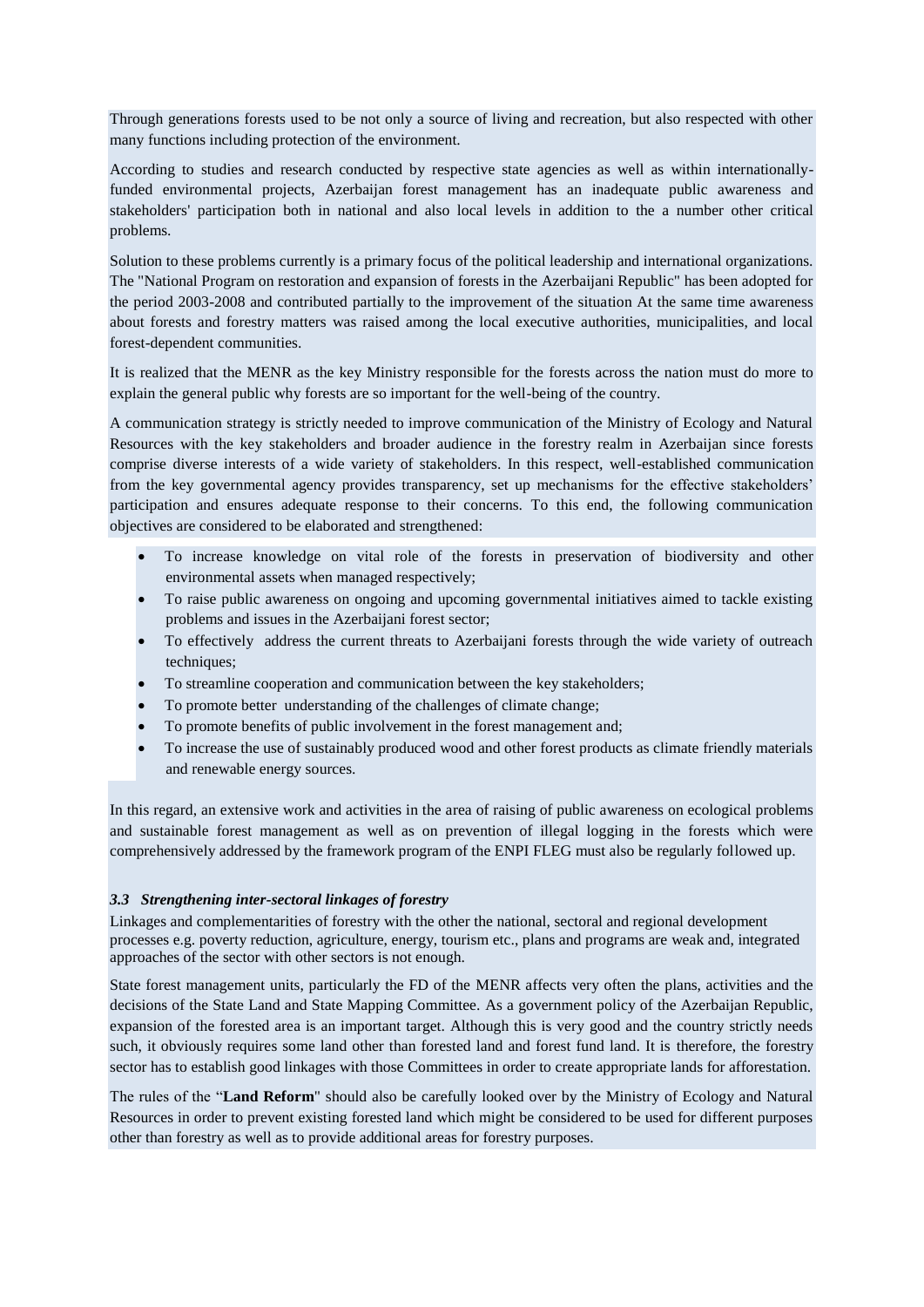Linkages on the legislative tools on the powers of local authorities on the use, conservation and protection of forest fund and reproduction of forests are also important for promoting forestry related knowledge and more interest of the local public bodies in the forestry matter.

Forests and forest lands are not subject to privatization. However, private initiatives and investments in new forest establishment and privately owned new plantation are crucial and need to promote.

Likewise, interrelations and close cooperation with the energy sector including the gasification, agriculture, tourism, education particularly high education etc. are not also required levels.

The attention of enterprises of forestry sector especially to the non-timber forest products in recent years has increased. Unfortunately, the equipment and material of such enterprises engaged do not meet modern requirements.

Pursuing a policy of integration into the international community, over the past few years the Republic of Azerbaijan has signed and ratified dozens of international and bilateral conventions, treaties and agreements, including those related to the protection of the environment. Those are particularly The Convention on the Protection of the World Cultural and Natural Heritage, CITES, Bern Convention, Convention on Access to Information, Public Participation in Decision-making and Access to Justice in Environmental Matters (Aarhus Convention), Convention on Biological Diversity, The Kyoto Protocol to the UN Framework Convention on Climate Change, Basel Convention, Ramsar Convention, Bonn Convention etc.

However, actively participation to the related events of these conventions and follow up of the progresses of such conventions including decisions, findings and obligations etc. is not appropriate level so that harmonization and adaptation is very slow.

## <span id="page-13-0"></span>*3.4 Development of forest planning and monitoring*

Resolution of the Cabinet of Ministers of the Republic of Azerbaijan (2000) has approved some basic rules for the forest cadastre including -the list of indicators for the national forest cadastre- rules on the state forest cadastre and -methods of economic evaluation of forests. The state forest cadastre contains information about registration, environmental, economic, quantitative and qualitative characteristics of the forest fund. Data from state forest cadastre are used in the management of forests and in transferring forest land to other status.

According to the Land Code the Forest fund's land is used for meeting industrial and other needs of enterprises, institutions and organizations, which in accordance with legislation harvesting wood and other forest materials or carrying out other work (construction of buildings and other structures, roads, carrying out electrical lines, etc. etc.). Forest fund's land can be leased in order to restore forests in the manner prescribed by the Forest Code of the Azerbaijan Republic.

However, forest based inventory and data being used for planning and management of the country's forests is generally out of date. The state forestry sector has some difficulties on accessing to modern inventory tools and techniques to provide with reliable and up-to-date data for an appropriate and applicable planning and management of forest resources. Inventories for accurate data on forest resources, periodic validation and updating of existing figures are also being carried out in very low standards with old-fashioned and out of date methodologies in Azerbaijan.

Furthermore, Azerbaijan forestry sector also strictly need qualified and experienced personal resources at all levels. The institutional capacity of the Ministry as well as the FD for forest based cadastral surveys and management planning, monitoring and assessment of forests is need to be strengthened.

The official registration of the forest resources and forest fund land based on the timely inventories and actual data should also be provided and inconsistencies on forest resources should be cleared up.

## <span id="page-13-1"></span>*3.5 Prevention of illegal logging and other destructive interventions, strengthening protection and conservation of forests*

More effective forest protection measures including mainly against illegal logging, overgrazing and other damages, and negative effects of the picnic-based tourism activities in or around forested areas, fighting against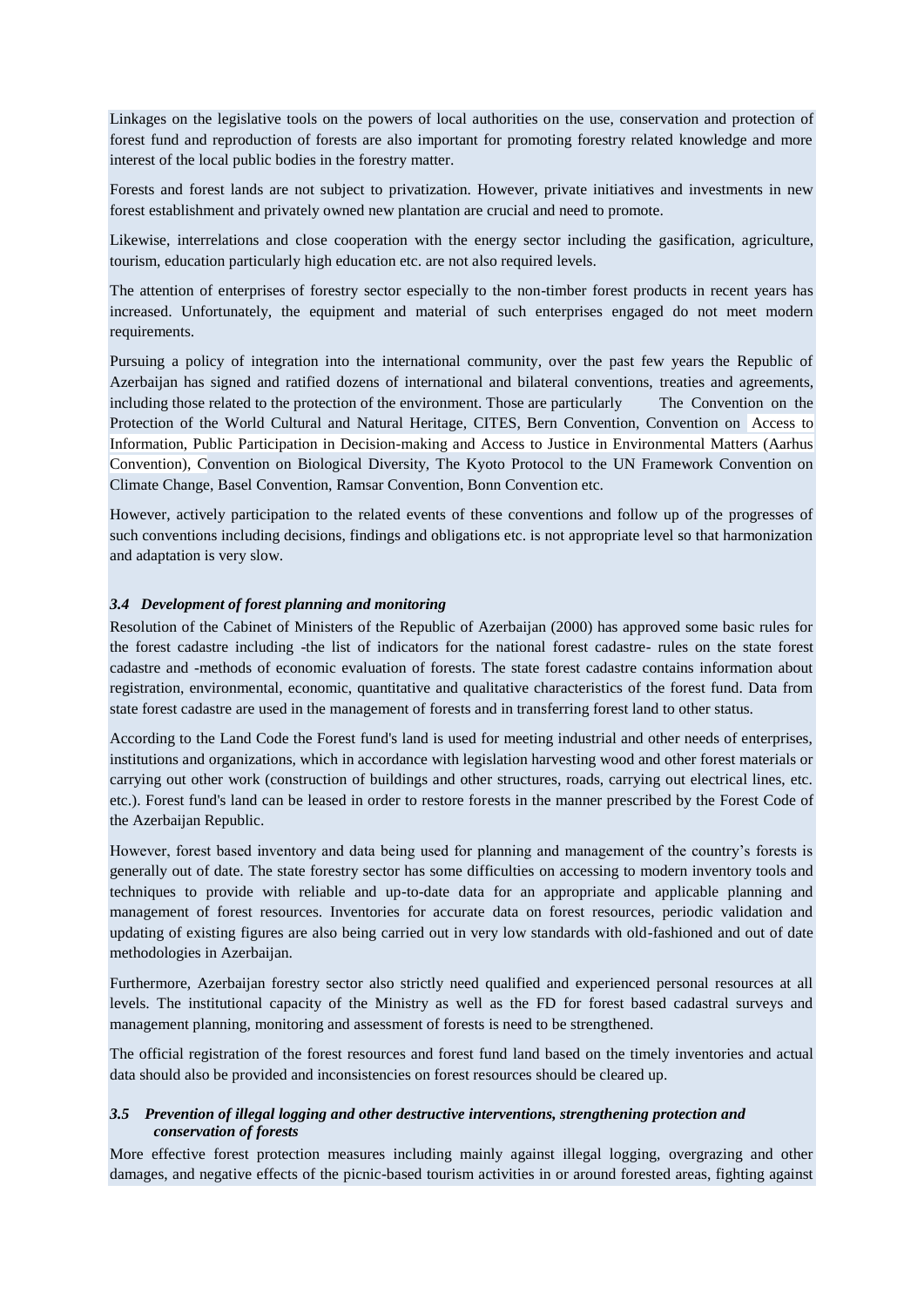wildfires, conservation of *Tugai* and mountain forest ecosystems with their biodiversity etc. are among the main challenges of the Ministry of Ecology and Natural Resources in Azerbaijan.

The Resolution of the Cabinet of Ministers of the Republic of Azerbaijan (№ 78, 2000) approved the "Rules on protection of the forest fund and reproduction of forests". The rules define the purpose of protection of forest resources from fires, illegal logging, violations of the rules of use of forest fund and from other harmful actions forests, disease, etc. The resolution also defines rules of the authority of the Ministry of Ecology and the local forestry as well as officials on conservation, protection and restoration of forests.

Although a number of directions for achieving the conservation of forest areas are envisaged such as measures for prevention of illegal logging and timber procurement, establishment of operational stations, chemical firefighting tools in order to prevent forest fires, evaluation of phytosanitary condition of forests, measures for protection against diseases and pests, training of highly skilled personnel etc., such measures for protection of forest resources and their ecological functions are not successful and variety of human-induced harmful effects are still exist.

In this regard, the institutional capacity of forestry organization and good governance in central and field levels should be strengthened and roles and contributions of local administrations for forest protection should be revised and enforced. Human-induced harmful effects and damages on forest resources, in particular on illegal logging, over-grazing, recreation and tourism pressures on forested areas should be eliminated through comprehensively prepared measures.

## <span id="page-14-0"></span>*3.6 Improvement of existing forests and expansion of forest areas*

Because Azerbaijan is a low forest cover country and quiet poor in terms of forested land, expansion of the forested areas through afforestation and new plantation is among the major forestry priorities of the Azerbaijan government as well as the MENR. The target of the Ministry, declared unofficially by authorities is to increase forest area from 11 percent up to 20 percent of the country's land as a mid-term goal. This declaration reflects the willingness of the state forestry sector although the target seems unrealistic unless new suitable (quality and quantity) land is allocated for the afforestation and tree plantation purposes.

The Resolution of the Cabinet of Ministers of the Republic of Azerbaijan (№ 78, 2000) approved the "Rules on protection of the forest fund and reproduction of forests". The rules define the purpose of forest reproduction is to afforest bare lands, improve forest species composition. For the purposes of establishing forests and woodlands in treeless areas, preventing land erosion, establishing shelter belts and creating green areas around cities land utilized for other purposes, particularly if unsuitable for agriculture, may be transferred to the forest fund.

Terms of allocation, recovery and use of forest fund's land are set out in the Land Code, the Forest Code of the Azerbaijan Republic and other legislation.

Review of present status of forests, attraction and investment to the forest sector, preparation of projects on afforestation and preparation of measures aimed for reforestation are envisaged for achieving the main objectives for regeneration of forest areas and for the tree plantation. In order to implement of such measures the following tasks are particularly given to the Ministry of Ecology and Natural Resources:

- Restoration, conservation and ensuring of sustainability of natural forests;
- Plantation and the use of new forests;
- Efficient use of economic, environmental and social potential of the forests;
- Establishment of new processing plants of wild fruits and berries.
- Cultivation and processing of fast growing trees (acacia, poplar, etc.) with appropriate quality for subsequent use in the furniture and construction industries.
- Widely introduce and use international eexperieance in establiment and development of Model Forests applying provisions and recommendations of the ENPI-FLEG Program.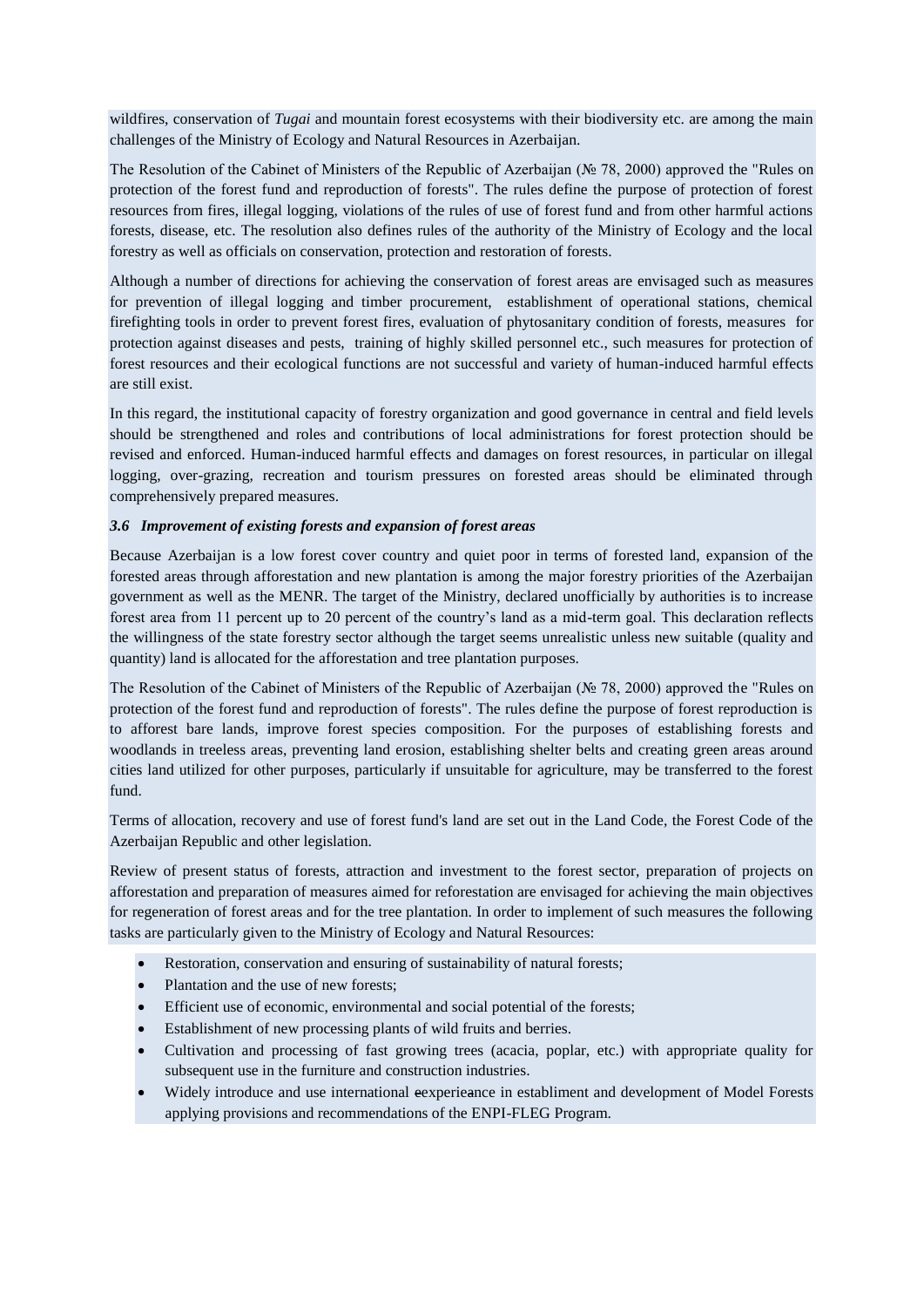## <span id="page-15-0"></span>*3.7 Strengthening sustainable use and utilization of forests, with special focus on securing environmental and protective functions as well as for meeting needs and demands of the society and local communities for social and economic services and benefits of the forests.*

Forests cover only limited and inadequate percentage (11%) of the country area and even the significant parts of the existing forests are degraded and require restoration.

Economical use of all forest products (timber, fruit and berries, medicinal and industrial raw materials, etc.) is the most appropriate to conduct a comprehensive forest management in Azerbaijan, where only the large deficit of wood, but there are every opportunity to make full use of non-timber forest products.

Sustainable use of forest resources to contribute to a better satisfaction of the needs of society at large and rural population in particular is one of the major challenges of the state forestry objectives. However, majority of the forest areas are allocated for ecological and protective functions and services (e.g. soil and water conservation, air cleaning, other ecosystem services) while harvesting of wood especially fuel wood and other products is applying and permitting only on some suitable limited areas.

Despite the strict prohibition on wood harvesting in all regions of the country, illegal cuttings for fuel wood needs of the local people and for charcoal production is still available. Sanitary and improvement cuttings in suitable forest areas for meeting fuel wood needs of local people by legal ways should be reconsidered.

At the same time, undertaking research and assessment studies for valuation of the ecosystem services, protective functions and benefits of forests in collaboration with the research institutes, NGOs and related international programs are important challenges and emerging issues of the state forestry management. By doing this, the current conditions and development needs and capacities of NWFPs resources in the forest areas would be identified and harvest volumes within the capacity of the forests will be increased. The knowledge and capacities of the private sector, forestry enterprises and local communities in sustainable harvest, establishment of small-scale collection and processing facilities, storage and marketing of NWFPs would be built up.

Definition of forests with recreational value, calculation of allowable recreational impact and on that basis determine the conditions and the recreational potential for tourism as well as education programs and controls for appropriate use of the recreation and tourism sites by people in forest areas are also need to be developed. Thus, the portion of the revenue of the local people from the tourism and recreation activities in forest areas may increase and then the attention of the local people to protection of the forest around their homestead areas will be improved and strengthened.

The following directions are envisaged for achieving the main objectives regarding the use, conservation and regeneration of forest areas and for the development of forest sector:

- Taking of measures for prevention of illegally cut timber procurement,
- Review of present status of forests, attraction and investment to the forest sector, preparation of projects on afforestation,
- Preparation and implementation of measures aimed at reforestation,
- Creation of conditions for sustainable use of renewable resources (fruits and berries, medicinal and other plants),
- Establishment of operational stations, fire-fighting tools in order to prevent forest fires and cases of inflammation,
- Evaluation of phytosanitary condition of forests, conduction of periodical measures for protection against diseases and pests,
- Training of highly skilled personnel working in the forestry sector,
- Detailed survey to identify the capacity, areas, species, quality, values, harvesting methods, processing, marketing etc. of the raw material base of NWFP and assign these areas to forests,
- Diversification of income and improving living conditions of the local communities living within or near forest areas,
- Promoting usage of alternative energy sources for preventing/ decreasing illegal fuel wood cuttings from forests and increasing more efficient consumption of fuel wood through relevant measures (e.g. promoting house insulation, introduction of more efficient stoves, etc.),
- Promoting timber imports (e.g. decreasing custom duties) and usage of wide range of alternative construction materials and wood substitutes,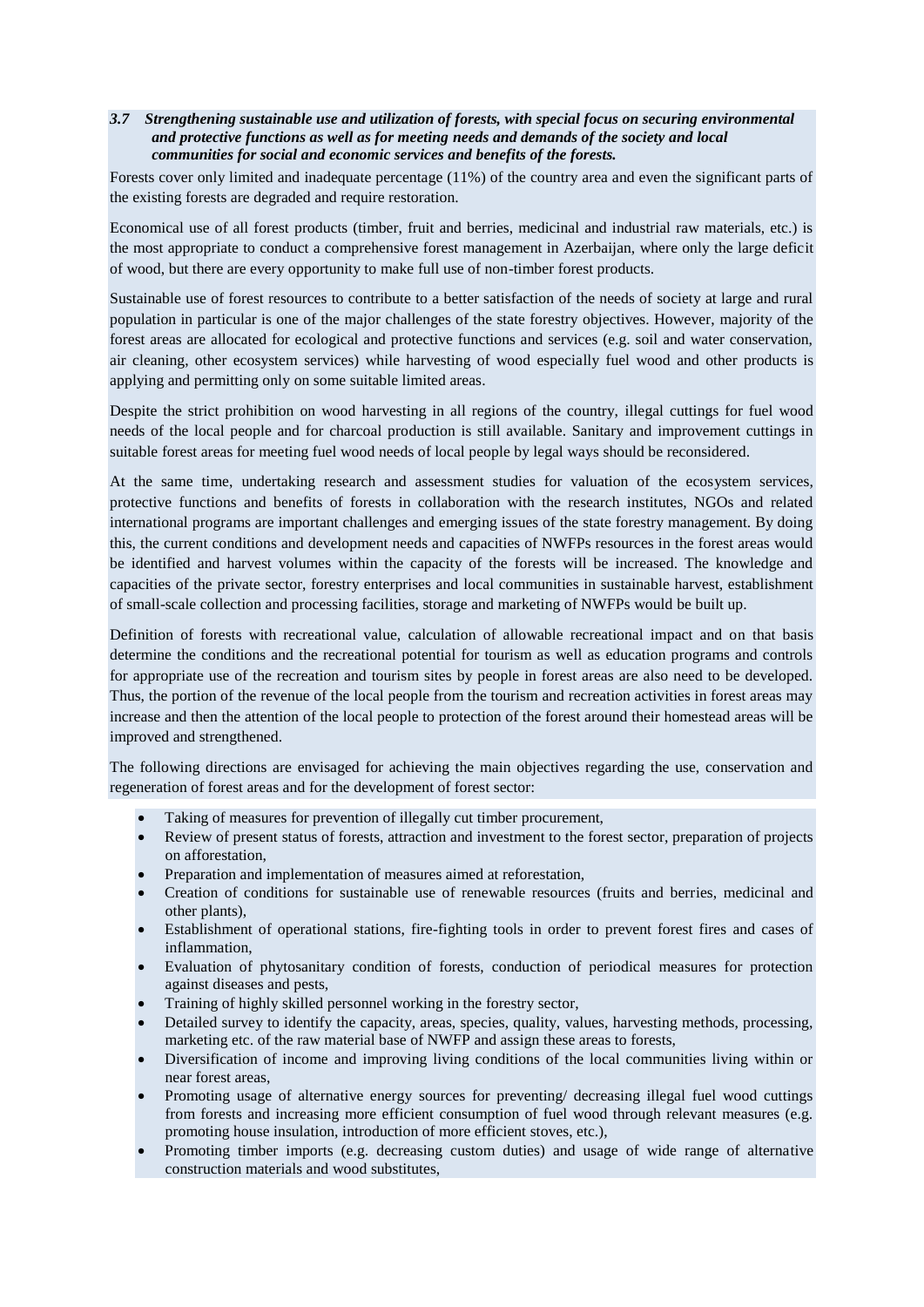- Enhancement of sustainable management planning and implementations for pasture areas and livestock resources near or within forests,
- Introduce and use international experience in establishment and development of Model Forests based on the recommendations of the ENPI-FLEG Program,
- Enhancement of preventive and combating measures, public education and stakeholders involvement against forest fires,
- <span id="page-16-0"></span> Increasing public knowledge and awareness about biological diversity values of forests, encourage stakeholders' participation and contributions for these purposes.

In recent years, in order to improve in the qualitative composition of forests only maintenance and sanitary logging of forests have been carried out. The average volume of maintenance and sanitary logging in Azerbaijan is gradually getting reduced since 1991.

## *3.8 Climate change adaptation*

Forests are considered as the key resources for reducing the negative effects of the climate change and CO2 emission. Although their important functions on mitigation of such impacts, many scenarios being made by scientific and forecasting studies have shown that forests are the one of the most vulnerable ecosystems to climate change impacts. For that reason, possible climate change impacts on forests and measures for mitigation and adaptation are in the agenda of the global forestry debate.

The main sources of CO2 emissions in Azerbaijan are the energy and industrial sectors whilstCO2 emissions from the transport sector (aviation and vehicles) have shown the largest increases in recent years. Azerbaijan's mitigation efforts have focused on expanding the use of renewable energy sources and improving energy efficiency and are set out in the State Programme on the Use of Alternative and Renewable Energy Sources which was signed by the President of Azerbaijan in 2004. Mitigation efforts are also being implemented in the forestry sector through the National Programme on the Rehabilitation and Expansion of Forests (2003).

However, national climate change policy is still in its infancy. An Azerbaijan National Climate Change Action Plan has been developed but has not been financed. There is no national policy on climate change. The problems related to Azerbaijan's low progress in combat with a climate change are similar to ones of other countries of the Caucasus. Nevertheless, they are accelerated with relatively low financial incentives provided by international community for tacking climate change challenges.

However, there is still, *lack of national experts on climate change; absence of rele*vant scientific assessments and surveys; lack of coordination and information-sharing between relevant projects and programs being implemented in the country and; awareness on climate change issues among decision makers, the private sector and the general public is relatively low.

Lack of gas and other sources of energy in rural regions have recently led to the widespread use of wood for fuel.

According to the PRECIS model, the average annual temperature increase in 2021-2050 will amount to 1.5**°**C - 1.60**°**C. Expected climate change can cause decrease of area of hardwood species approximately to 2-2.5%.

One of the most important impacts of climate change projected for Azerbaijan is the decline in the availability of surface water resources with negative effects on hydro-energy and water supply as well as agriculture which already accounts for the majority of water withdrawal.

Adaptation measures will need to include increased water use efficiency through micro-irrigation technology as well as demand-side conservation measures and possibly an increase of storage to address increased variability of water availability and shortfalls during high demand months.

According the plans of the Department of Forest Development of the Ministry of Ecology and Natural Resources the following measures considered as appropriate for climate change mitigation and adaptation in forest sector: compliance of legislative acts on forest protection, -conduct reforestation measures and measures to stimulate natural regeneration, -complete ban on a cattle grazing in the forests, -the measures against forest pests and diseases and, -introduction of highly productive forest species to increase in forest cover.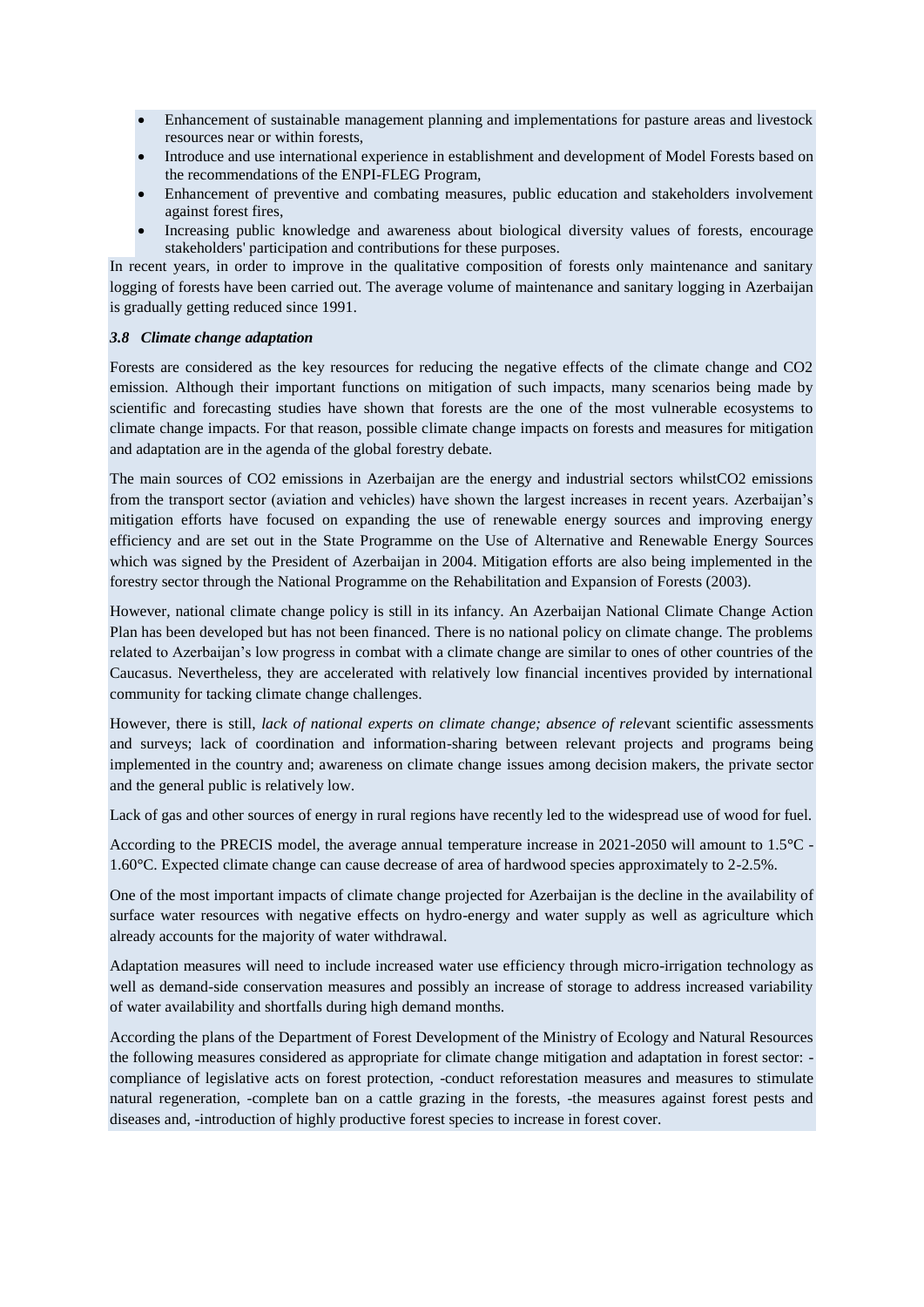#### <span id="page-17-0"></span>*3.9 Development of research and education*

Scientific and forestry based research studies are one of the significant issues to be developed in the Azerbaijan state forestry sector. Every discipline of the country's forest management such as inventory and data assessment, planning, protection and conservation, regeneration techniques and methodologies including both natural and artificial, harvesting, rehabilitation and afforestation and so on needs to be revised and updating. Methodologies and techniques for doing those should be identified through scientific research studies which can provide with the most appropriate, economically effective and feasible ways and tools.

The only one Forestry Research Institute, based in Baku, under the MENR has not adequate resources including qualified staff, financial mechanism and equipment and material. The Institute does not have efficient networking facilities with the other national and international research communities and institutes either.

The forestry research unit should conduct with collaboration of MENR/FDD and with relevant institutions as well as with relevant international programs and institutions for its research programs and projects.

Forestry Research Institute needs to be developed firstly by reorganizing its unfavorable situation and then, new research units with adequate and experienced staff should be created in different regions of the country.

Forestry education in Azerbaijan has a number of difficulties due to lack of faculties, absence of facilities in service training and training of the middle level staff (especially in the field units). All experienced foresters and high level decision makers of forestry service are graduated from the faculties in different cities of Russian Federation. Therefore, new forestry faculties and schools such colleges with modern equipment, qualified staff and technologies are needed in national levels.

In this regard, promotion and strengthening forestry related education and training possibilities at all levels and, organize subject-specific courses and in-service trainings for forestry staff is strictly necessary and to be facilitated.

## <span id="page-17-2"></span><span id="page-17-1"></span>**4. NATIONAL FOREST PROGRAMME (2015-2030)**

<span id="page-17-3"></span>This National Forest Program (NFP) contains a National Forest Policy Statement and an Action Plan for 2015- 2020 period. Priority objectives and the strategies given under the Policy Statement and the activities under the Action Plan were elaborated based on the analysis of the current situation of the forestry in Azerbaijan, through various national stakeholders' workshops, experts' reports, and multi-stakeholder consultations.

## **4.1. FOREST POLICY STATEMENT**

## **4.1.1 Priority Objectives of the National Forest Policy of Azerbaijan**

Priority objectives (desired future) of the National Forest Policy of Azerbaijan are as follows.

- 1. Forest policy is well integrated with the national, regional and sectoral policies and is put high in the national development agenda.
- 2. Given the first priority to preservation of ecological and protective functions of forests, sustainable management and use of forest resources is contributing to a better satisfaction of the needs of society at large and rural population in particular.
- 3. Negative impacts on forests are reduced and forest resources and biodiversity are effectively protected and conserved.
- 4. Forest areas and tree cover are significantly expanded through afforestation on suitable lands and restoration of degraded forest areas.
- 5. Forests are managed in line with integrated multipurpose management plans, elaborated based on reliable information and modern methodologies for forest resource inventory, and assessment.
- 6. People of Azerbaijan are aware of the benefits of forests and actively involved in sustainable forest management.
- 7. Institutional capacity, financial mechanisms and regulatory (legal) framework for sustainable forest management are improved and strengthened.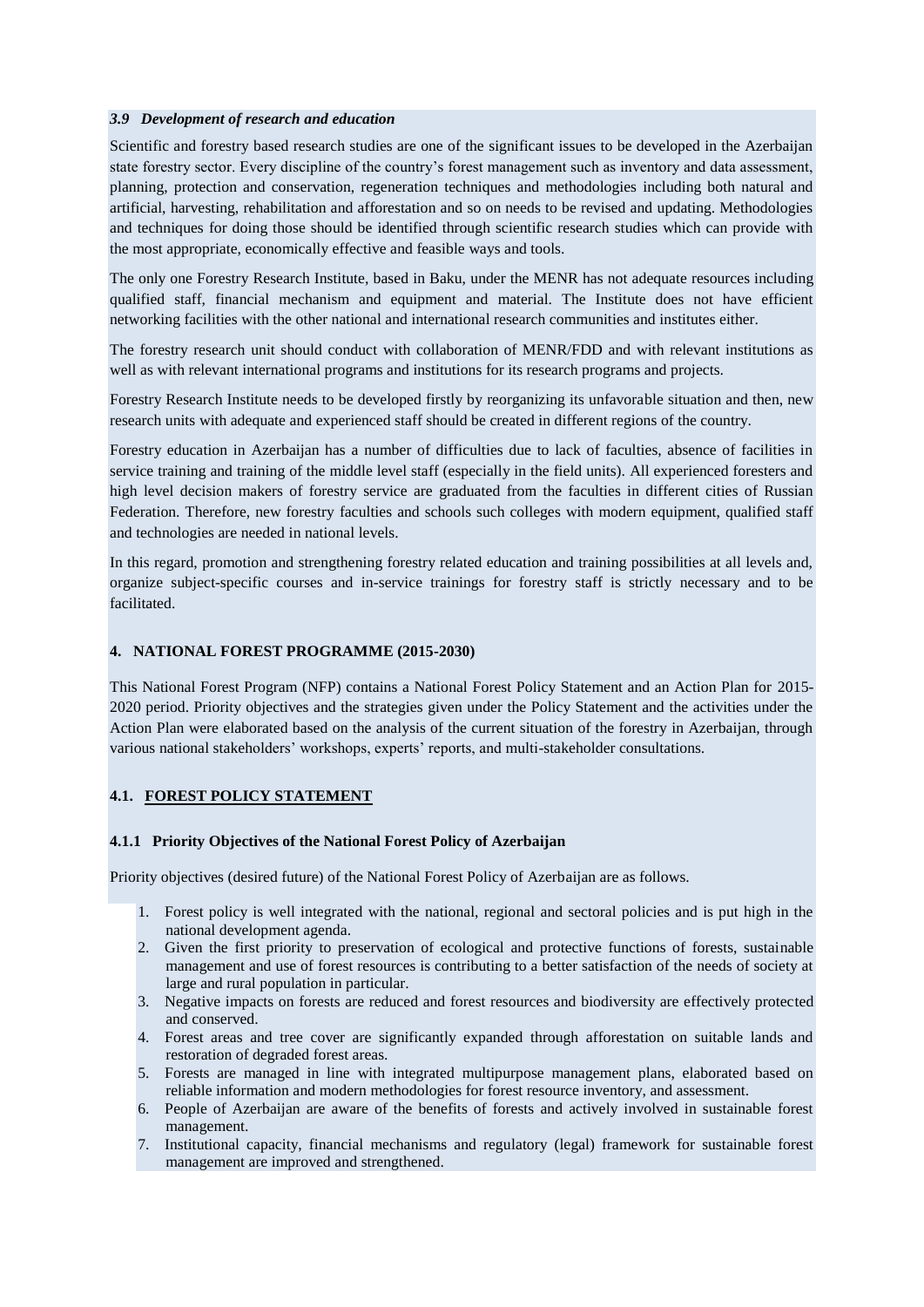- 8. Enhanced forest education and research is providing essential backstopping to sustainable forest management.
- 9. Climate change adaptation and mitigation concerns are integrated into forest management decisions and implementations.

#### **4.1.2 Strategies (directions for action) to achieve the priority policy objectives**

*1. Forest policy is well integrated with the national, regional and sectoral policies and is put high in the national development agenda.* 

**1.1 Linkages and complementarities of the forest policies with the other national, sectoral and regional development policies (e.g., poverty reduction, regional development, agriculture, tourism, energy, education, climate change adaptation, etc.) will be enhanced.**

- *1.1.1 A coordination/advisory body, made up of high level representatives of key ministries, including the ministry of finance, will be established to coordinate national sectoral policies and international donors' activities that may have impact on forest development.*
- *1.1.2 Functions and responsibilities of various ministries and agencies related to natural resource management will be analyzed and rationalised.*
- *1.1.3 Integrated programs for conservation and use of forest and other natural resources will be introduced and supported.*
- *2. Given the first priority to preservation of ecological and protective functions of forests, sustainable management and use of forest resources contributes to a better satisfaction of the needs of society at large and rural population in particular.* 
	- **2.1 Azerbaijan forests will be managed primarily for securing and enhancing their ecological and protective functions and benefits.**
	- *2.1.1 Majority of the forest areas will be managed and used for ecological and protective functions and benefits (e.g. soil and water conservation, air cleaning, other ecosystem services), wood harvest and other productive uses will be implemented only on suitable limited forest areas.*
	- *2.1.2 Research and assessment studies and awareness raising programs for valuation and enhancement of the protective functions and ecosystem services of the forests will be elaborated and supported.*
	- **2.2 Sustainable management, improved use and trade of non-wood forest products' (NWFPs) resources will be contributing in food security and increased revenues for local people, private sector and forest financing.**
	- *2.2.1 The inventory of NWFP production and harvesting capacities and potentials, complemented by research and economic studies will be implemented and used to promote sustainable use and trade of this resource.*
	- *2.2.2 A regulatory framework focused on the NWFP production, processing and trade will be modernized.*
	- *2.2.3 Special training will be organized for foresters and local population, including private sector, to promote ecologically, socially and economically sustainable use of NWFP resources.*
	- *2.2.4 Establishment of small-scale collection and processing plants for NWFPs, by private sector or as family business, will be promoted.*
	- **2.3 Meeting of energy needs of local population will be contributed through more efficient use of wood from sanitary and improvement fellings, creation of plantations of fast growing tree species and other relevant measures carefully defined through the local needs and capacities assessment.**
	- *2.3.1 Technical norms and regulatory framework on sanitary fellings and forest condition improvement measures are (will be) updated based on the results of forest resource assessment.*
	- *2.3.2 Within the capacities of the suitable forest areas, wood harvests and sales, through sanitary and improvement cuttings, will be increased.*
	- 2.3.3 *Planting of fast growing and other suitable trees by local people for meeting wood requirements will be promoted by relevant measures, including awareness raising, technical assistance and other economic incentives.*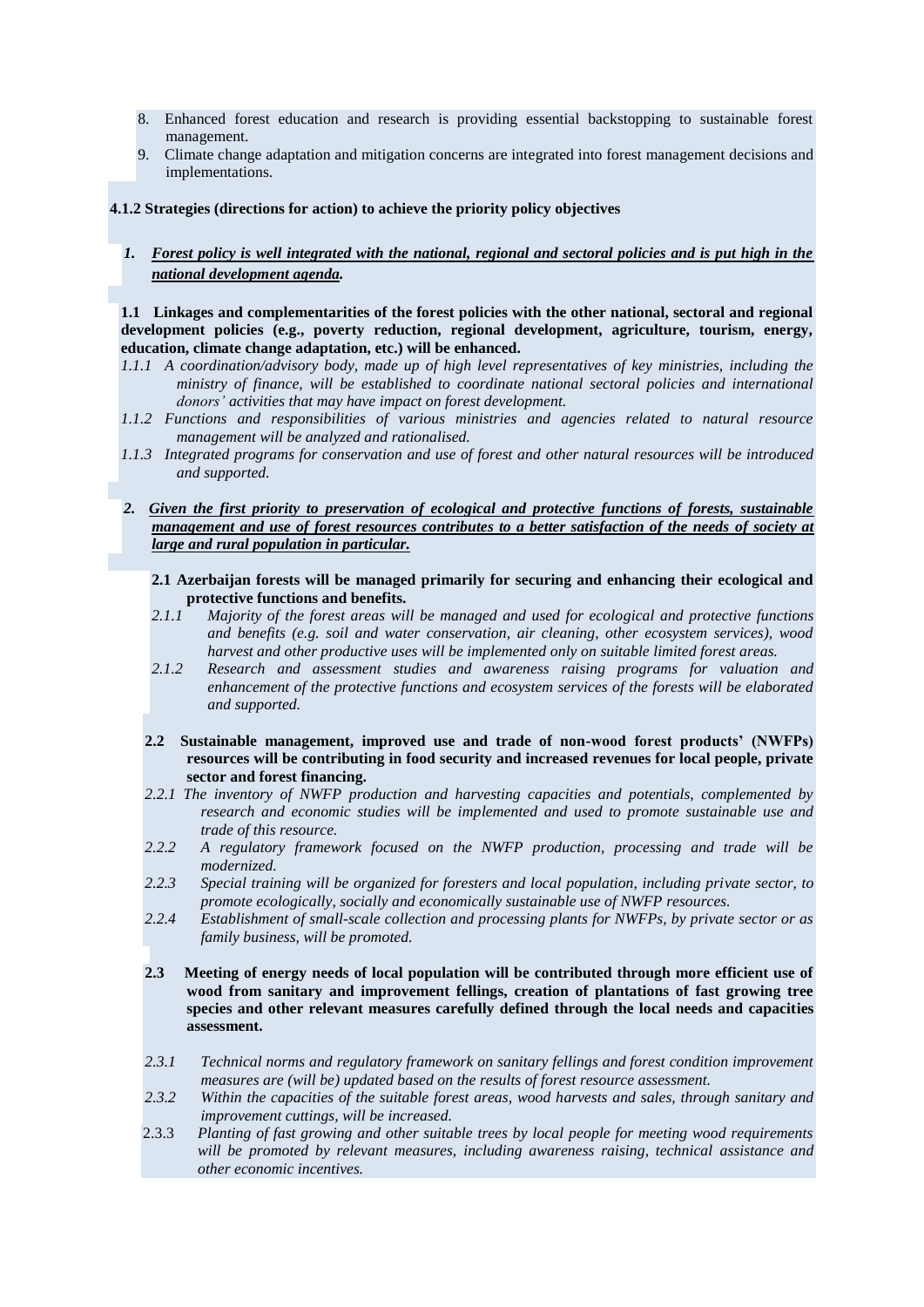- **2.4 Suitable forest fund lands and resources will be allocated/leased to private persons or legal entities for rational and productive uses which would cause no harms or threatens on the sustainability of forest lands and ecosystems.**
- *2.4.1 Relevant amendments will be introduced in the law and regulations. The law and procedures will secure that every lease specify which local uses are allowed, following consultation with the people and the lease holder.*
- **2.5 The increasing demand of society for recreation will be satisfied through improved planning and management of the recreation areas, based on the assessment of forest recreational capacities and by supporting proper use of such areas by people.**
- *2.5.1 Development of forest recreation and ecological tourism will supported by updated regulatory framework and guidelines.*
- *2.5.2 Educational programs will be elaborated and supported to promote the proper use and appreciation of recreational areas in forests by the people in compliance with fire and contamination prevention and other applicable rules.*
- *2.5.3 Local people's involvement in and revenue earnings from forest recreation and tourism sites will be promoted.*
- **2.6 Hunting in the forest fund will be practiced exclusively on a sustainable basis, in compliance with an updated regulatory framework and by increasing the knowledge and awareness about sustainable hunting.**
- *2.6.1 Relevant regulatory basis and institutional capacities will be established, including appropriate assessment and planning of the wildlife and hunting resources in forest lands, introduction of necessary amendments in the regulations and specialized training of responsible officials and hunters on sustainable hunting issues.*

#### **2.7 A certification system for sustainable forest management will be elaborated and introduced in collaboration with relevant stakeholders and institutions as well as international agencies.**

- *2.7.1 In collaboration with a credited international agency, introduction of certification system in selected forest region, elaboration of national regulations and guidelines, building up institutional capacities for expansion of certification in other forest areas.*
- *3. Negative impacts on forests are reduced while forest resources and biodiversity are effectively protected and conserved.*
	- **3.1 Measures will be defined and taken to eliminate human-induced harmful effects and damages on forest resources, with particular attention on illegal logging, over-grazing, recreation and tourism pressures.**
	- *3.1.1 Institutional capacities of the forestry organization, the roles and contributions of local administrations for forest protection and law enforcement will be strengthened.*
	- *3.1.2 The regulatory framework on the access to forest land and resources and their sustainable use (including for fuel-wood harvesting, animal grazing, and recreation) will be updated.*
	- *3.1.3 Alternative energy sources will be available for the rural population and their use will be supported.*
	- *3.1.4 Mass felling and destruction of the forests in the Qarabag region, under Armenian occupation, will be prevented by international initiatives and other measures.*
	- *3.1.5 Sustainable management of pasture areas and livestock resources near or within forests will be promoted and enhanced.*
	- *3.1.6 Planning of sustainable resource management with a view to the addressing local needs and within the capacities of the suitable forest areas will be promoted based onthe results of the forest resource assessment.*
	- *3.1.7 Programs for diversification of income generation with the aim to improve living conditions for the rural forest dependent people and thus reducing their dependence on the resource will be elaborated and supported.*
	- *3.1.8 Timber imports and wood substitutes use will be promoted by taking relevant measures (e.g. reducing custom duties).*
	- *3.1.9 Programs and measures for decreasing wood consumption (e.g. introduction of more efficient stoves, house insulation, etc.) will be promoted.*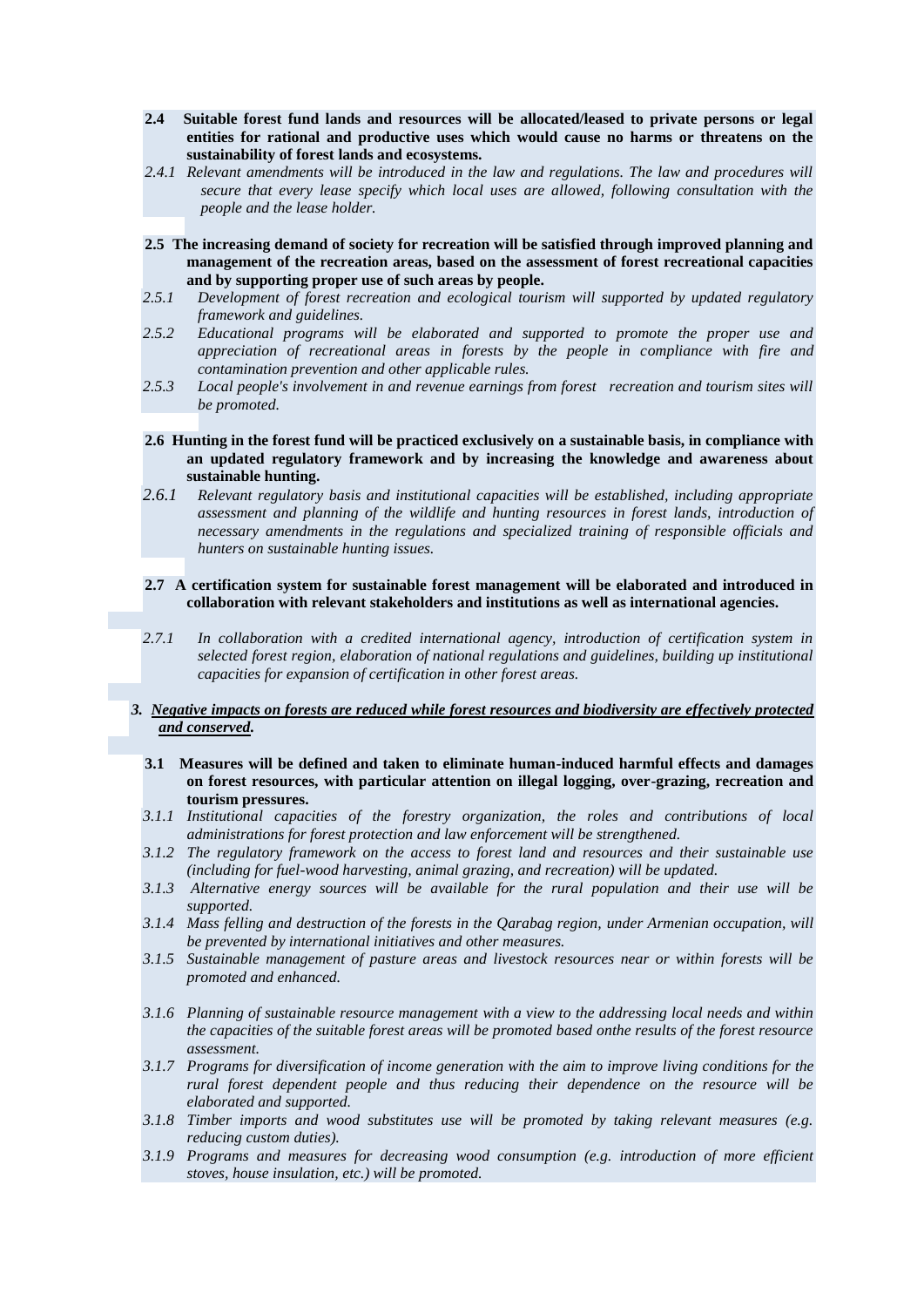- 3.1.10 *Based on the ENFI-FLEG study's results in Azerbaijan and international experience, programs/projects for testing and adaptation of model forests under specific conditions of the country will be elaborated and supported.*
- **3.2 Forests' health will be improved through enhancement and supporting of environmentally sound preventive and combating measures against pest and diseases and forest fires.**
- *3.2.1 Environmentally sound preventive and combating measures and capacities will be strengthened against pests and diseases.*
- *3.2.2 Preventive and combating measures, with special attention on public education, will be enhanced against forest fires.*
- **3.3 Biological diversity of Azerbaijan forests will be conserved by elaboration and supporting of the measures and programs for these purposes.**
- *3.3.1 Investigation and assessment of biological diversity of forests will be strengthened; biological diversity conservation areas will be expanded.*
- *3.3.2Programs aimed at the creation of public awareness about the importance of forest biodiversity conservation, especially aimed at young people and children will be elaborated and supported.*

## *4. Forest areas and tree cover are significantly expanded through afforestation on suitable lands and restoration of degraded forest areas.*

- **4.1 Forests on the forest fund lands will be improved and increased through restoration of the degraded forests and afforestation of suitable open forest fund lands.**
- *4.1.1Degraded forest will be restored and suitable open forest fund areas will be afforested with local species by using suitable regeneration, restoration and plantation methods, based on the site surveys undertaken and the projects prepared for these purposes.*
- **4.2 Forest and tree cover of Azerbaijan will be significantly increased by establishment of multipurpose forest plantations and tree plantings on suitable lands outside forest fund (up to 20% of the country in the long run).**
- *4.2.1Under a National Afforestation Campaign, strongly supported by high levels (e.g. Presidential, Parliament, Ministerial) and based on the results of survey and land cadaster, additional suitable lands outside of the forest fund will be identified and allocated for afforestation purposes.*
- *4.2.2Under the same campaign, related government institutions, schools, NGOs, local communities and other stakeholders will be informed and encouraged for their involvement and contributions in afforestation and tree planting implementations*
- *4.2.3Technical norms/standards and regulatory framework, including financial mechanisms for promotion and regulation of afforestation and tree planting will be updated in collaboration with the related government institutions and other stakeholders.*
- *4.2.4Research studies will be conducted, norms and standards will be elaborated on the seed, nursery and plantation establishment and maintenance works.*
- *4.2.5Multipurpose tree plantations (e.g. fast growing tree plantations, windbreaks, beautification, erosion control, NWFP production plantations, etc.) will be established by the forestry organization as well as by the stakeholders (e.g. government agencies, local administrations, municipalities, farmers, NGOs, schools, private companies, etc.)on suitable state and private lands outside forest fund areas.*
- **4.3 The needs of afforestation areas and tree plantations for increased quantities of high quality planting and sowing materials will be met through establishment of new modern forest/tree nurseries, seed sources and installations as well as by improvement of the existing ones.**
- *4.3.1 Adequate quantities of high quality planting and sowing materials will be provided through establishment of new modern tree nurseries, seed sources and installations as well as by improvement of the existing ones.*
- *5. Forests are managed in line with participatory multipurpose management plans, elaborated based on reliable information and modern methodologies for forest resource inventory, and assessment.*

**5.1 Forests will be regularly monitored and assessed, based on updated reliable information.**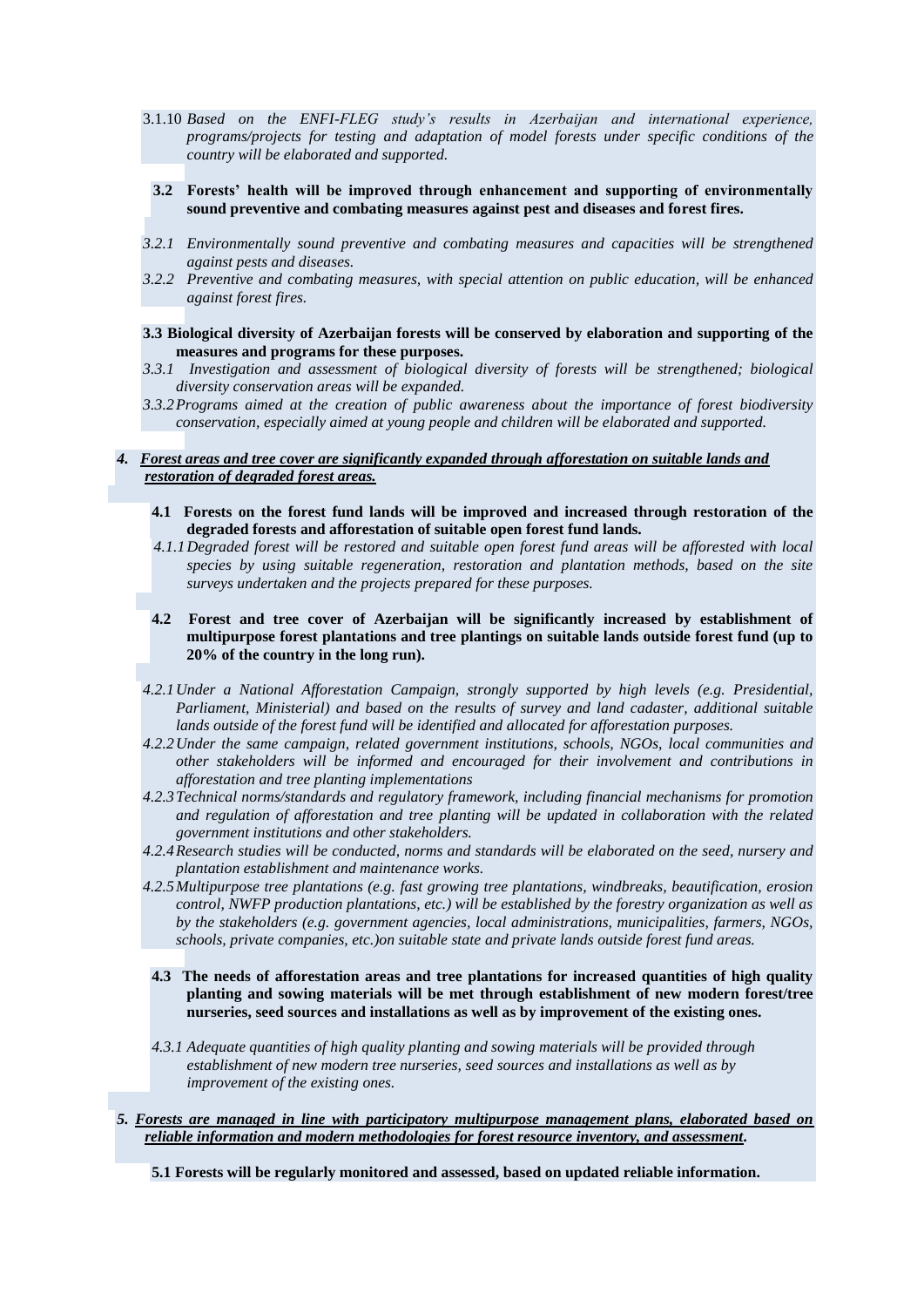- *5.1.1 Institutional capacities and guidelines for forest inventory, monitoring and assessment will be developed, with the support provided through an international collaboration project.*
- *5.1.2 Based on modern methods, forest inventories and assessments will be renewed; forest information basis and monitoring system will be established.*
- **5.2 Forests will be managed according to multi-functional management plans, prepared by using updated data and information and with participation and contributions of local people and other stakeholders.**
- *5.2.1 Institutional capacities, regulatory framework and technical norms/standards for multi-purpose management planning will be elaborated; involvement of local people and other stakeholders will be promoted by regulations and relevant training for concerned specialists.*
- *5.2.2 Multi-functional management plans will be prepared for the forest lands and resources.*

## *6. People of Azerbaijan are aware of the benefits of forests and actively involved in sustainable forest management.*

#### **6.1 Public awareness among all stakeholders about vital bio-ecological functions and important social, cultural and economic benefits of forests for sustainable development will be increased.**

- *6.1.1For this purpose necessary communication skills and awareness creation capacities and programs about the importance of forests will be elaborated and supported in forestry organization and related institutions.*
- *6.1.2Measures will be introduced to enhance participation and contributions of the relevant government institutions, local administrations, NGOs and other stakeholders in public information and awareness raising for conservation and development of forests and natural environment, their programs and projects will be promoted through supportive financial and institutional mechanisms and other measures.*
- *6.1.3Special attention will be given to the information for young people and children through innovative and attractive educational programs.*
- *6.1.4 Special outreach programs will be elaborated (and implemented) to enhance public awareness through mass media.*
- *6.1.5*
	- **6.2 Participation and contribution of relevant government institutions, local administrations NGOs and other stakeholders in protection, care, rational use and expansion of forests will be enhanced.**

*Therights of local communities, municipalities, NGOs, private sector, other stakeholders in forest management decisions and implementations will be promoted and secured.*

- 6.2.1*Participatory forestry approaches and methodologies, suitable for Azerbaijan conditions, will be tested and developed.*
- 6.2.2

## *7. Institutional capacity, financial mechanisms and regulatory framework for sustainable forest management are improved and strengthened.*

- **7.1 Public forestry administration responsible for the management of forest resources will be supported in its activities and functions through institutional strengthening, regular capacity development and modern technical equipment, forest financing will be strengthened through adequate state allocations and increased forest revenues.**
- *7.1.1New technical departments or units (e.g. Non wood forest products, communication and public relation, climate change, collaboration with local population etc) will be established in order to ensure professional expertise and services that may be required for the achievement of strategic policy objectives. Professional staff in such departments will get necessary enhancement training.*
- *7.1.2Knowledge and experiences, working conditions and motivation of forestry staff will be improved, modern equipment requirements will be provided for sustainable management of forests.*
- *7.1.3The roles and functions between the state forestry administration, and other actors in the forestry sector, including other institutions, local administrations, private associations and other stakeholders, will be clearly defined and supported by relevant regulatory framework.*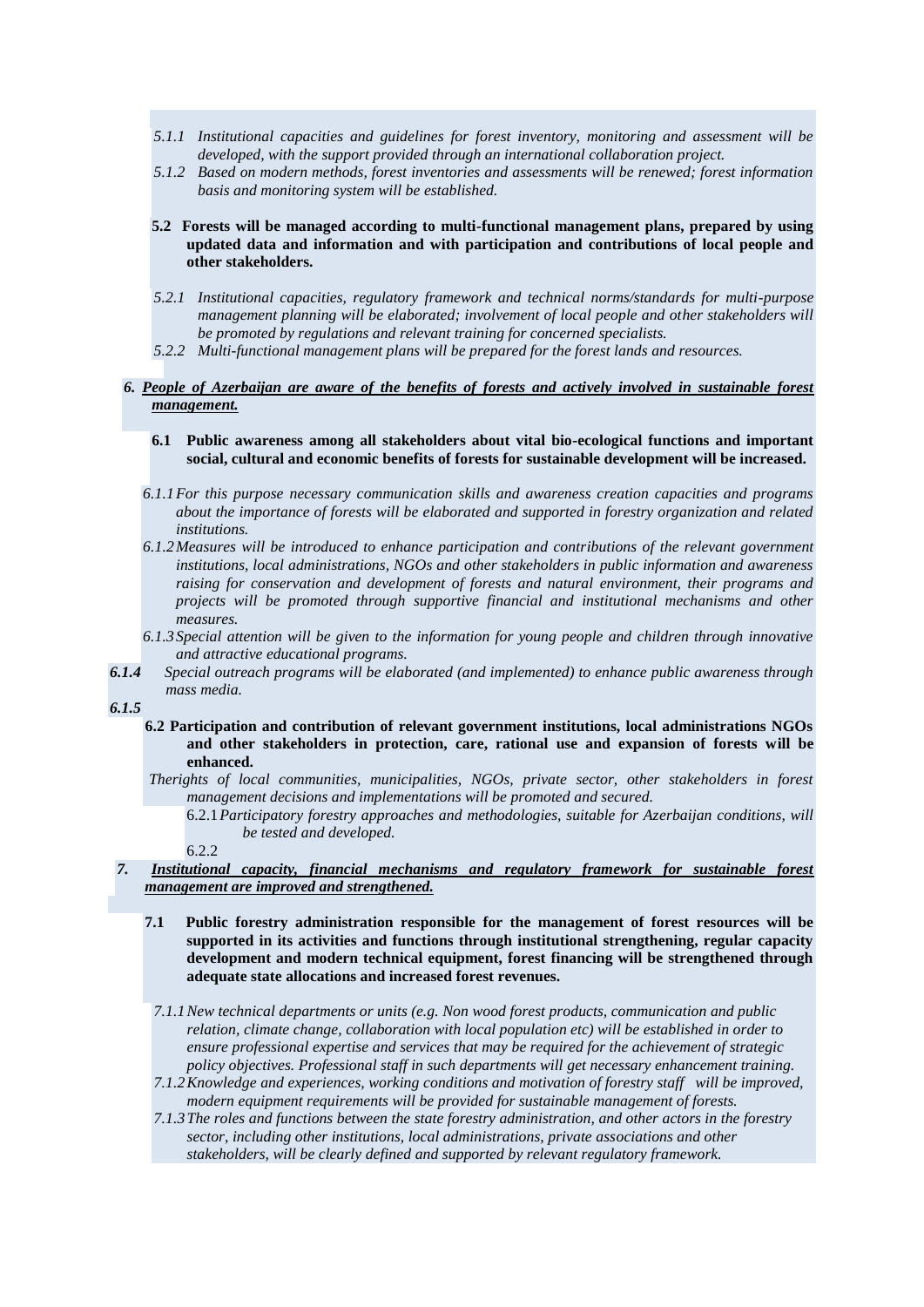- 7.1.4 *International cooperation in the forestry matters with the major international agencies and programs, in connection with global conventions, in regional and bilateral collaboration programs and projects will be enhanced.*
- 7.1.5
- **7.2 Adequate finance resources will be allocated and generated for financing state forestry programs as well as for promoting participation and contribution of the other stakeholders for sustainable management of Azerbaijan forests.**
- *7.2.1 Forest financing will be strengthened through adequate state allocations and increased forest revenues.*
- **7.3 Forest legislation will be enhanced and provide an enabling regulatory framework for sustainable forest management and forest policy implementations.**
- *7.3.1 Relevant amendments will be made in the Forest Code, secondary legislation as well as in the forest related other laws and regulations,*
- *8. Enhanced forest education and research are providing essential backstopping to sustainable forest management.*
	- **8.1 Scientific and applied research will provide essential guidance and support for forestry programs and implementations, research institutions' capacities will be supported and developed accordingly.**
	- *8.1.1 Capacities and contributions of the forestry research institutions will be enhanced by provision of the qualified staff, modern equipment and facilities, and strengthened support for research programs and projects.*
	- *8.1.2 Relevant research projects will be designed and conducted on the priority forestry problems and challenges, their results and recommendations will be efficiently disseminated, shared and benefited through enhancement of communication and collaboration between the research institutions, forestry administration and other stakeholders of forestry.*
	- **8.2 Forestry education institutions will provide well educated graduates to serve for Azerbaijan forestry; knowledge and qualifications of the forestry staff will be further improved and built up through in-service training courses provided by the related training institutions.**
	- *8.2.1 Forestry education will be enhanced by building up the capacities and programs of the current Forestry Department of Gence University as well as by supporting the establishment of a new forestry faculty and a forestry college (forestry technician school) equipped with modern equipment, professional staff and well-designed curricula.*

## *9. Climate change (CC) adaptation and mitigation concerns are integrated into forest management decisions and implementations.*

- **9.1 The knowledge and institutional capacities in relation to adaptation of forests' management to climate change will be enhanced.**
- *9.1.1 The National Strategy on CC adaptation, including the strategies and priority measures for the adaptation of forest management to CC will be elaborated.*
- *9.1.2 The knowledge and institutional capacities of the forestry organization and other related institutions on adaptation of forest management to CC will be enhanced, through undertaking scientific research and exchanging research results with relevant international institutions and programs*
- **9.2 Contributions of Azerbaijan forests in climate change mitigation will be enhanced by increasing the areas, structures and carbon storage capacities of the forests.**
- *9.2.1 Carbon storage volumes of the forests will be identified and monitored.*
- *9.2.2 Carbon storage will be increased by rehabilitation and improvement of the existing forests and by expanding forest areas and tree plantings on suitable lands.*

#### **9.3 Energy use efficiency (saving) in forest region communities will be supported and increased.**

*9.3.1 Energy saving measures in forest region communities (e.g. energy efficient stoves, house insulation, biogas, etc.) will be promoted and expanded.*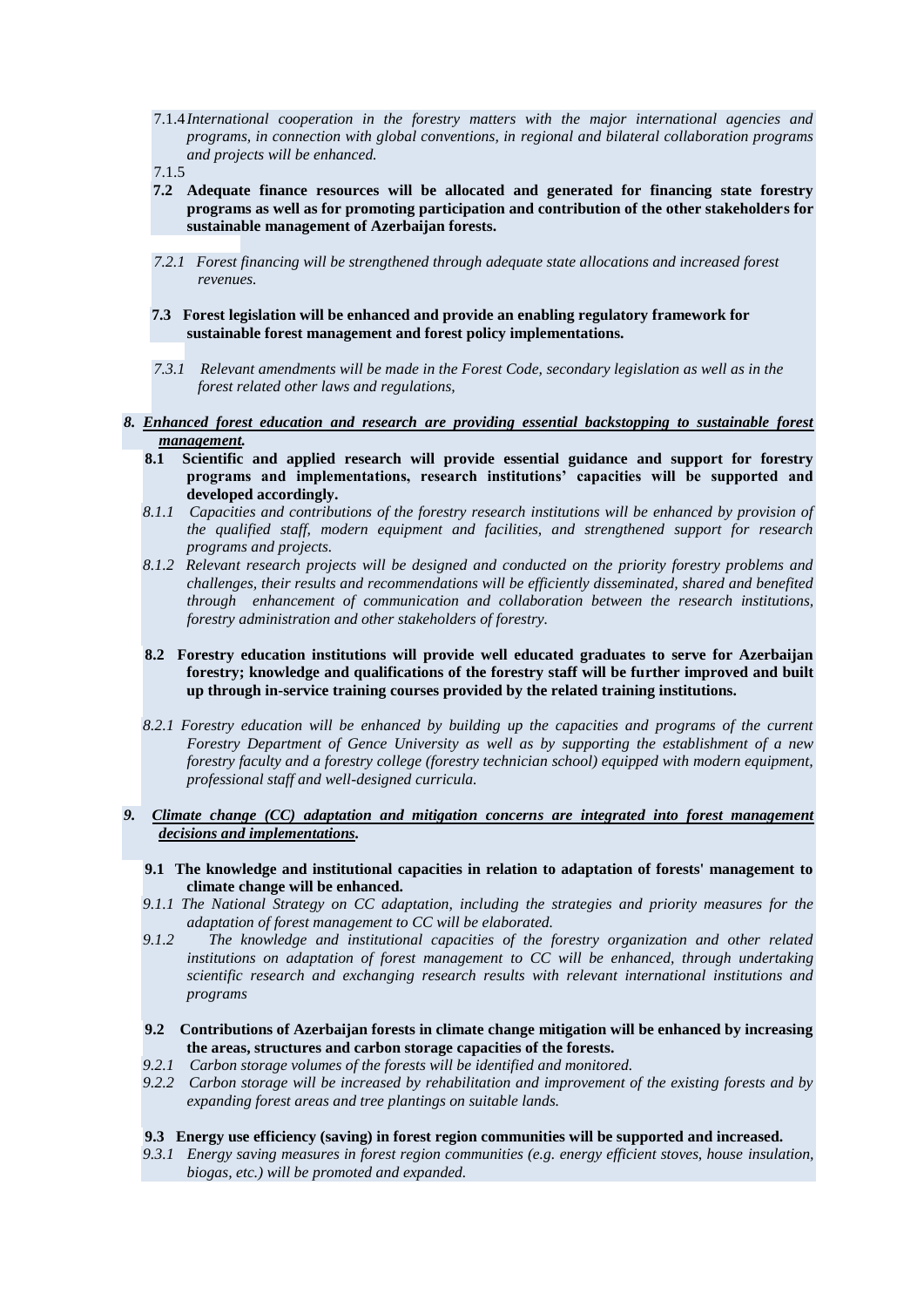## **4.2. ACTION PLAN (2015-2020)(for NFP implementations)**

A detailed Short-term Action Plan (2015-2020), providing information about the concrete activities to be carried along with the defined strategies towards achievement of the priority policy objectives, is given in the corresponding priority objectives and strategies in Annex 1.

Information for each activity includes its description, implementation period/time, performance indicators, responsible and collaborating institutions/stakeholders and finance estimates.

It should be noted that this Action Plan is not restricted only to the activities to be undertaken by the state forestry organization, but also contains the actions to be undertaken by the other institutions and stakeholders and pertains to the integration of forest-relevant aspects into the planning of other sectors and stakeholders.

#### 5. **THE MAIN PRINCIPLES AND RECOMMENDATIONS FOR IMPLEMENTATION OF THE NATIONAL FORESTRY PROGRAM**

#### <span id="page-23-0"></span>*5.1 Main principles for the program implementation*

The implementation of the NFP is based on realistic and demand-oriented planning, putting special emphasis on the availability of corresponding financial and human resources. The implementation may concern such elements as policy revision, legal amendments, institutional reform or practical forestry measures so that a realistic chronology of implementation steps is needed.

Successful amendments/changes in frame work normative and institutional conditions are precondition for implementation of practical forestry measures.

For the successfully implementation of the program, a good coordination among the different public and private stakeholders should be realized by a coordination body in a participatory way. Partnerships between stakeholders for joint implementation are essential to increase efficiency and impact of implementation.

Furthermore, a number of more detailed action plans which adequately cover the NFP period should be prepared and necessary budget allocation provided accordingly by taking into consideration the actual situation and country-specific priority issues of forestry. For instance, action plans on afforestation and tree plantation, rehabilitation of degraded Tugai forest, inventory and management planning for NWFP are the major fields of forestry concern in the country.

The implementation phase also relates to obtaining funds, putting into practice the financing strategy, investment programs and projects, as well as the coordination and follow-up of activities.

#### <span id="page-23-1"></span>*5.2 Role and responsibilities of public institutions in the program implementation*

The Forestry Development Department (FDD) of the Ministry of Environment and Natural Resources (MENR) are the top and key responsible unit for the implementation of the NFP while an efficient cooperation with the other departments is also necessary.

Legal and institutional reform may become necessary for the preceding policy formulation and strategic planning exercises depending on the outcomes provided. The next step is to work out regulations, in order to translate political will and laws into precise guidelines for action.

They should be clear and as simple as possible. They have to be communicated to the respective target group (e.g. informing local people of the legal procedures necessary to establish community forests) and very often they have to be supported.

To ensure that the improved laws and regulations are applied in the field, and beyond training and capacity building, a promotion and control system for law enforcement is needed, and incentives should be provided for, eventually including a revision of fiscal policies. Current law enforcement strategies tend to be more